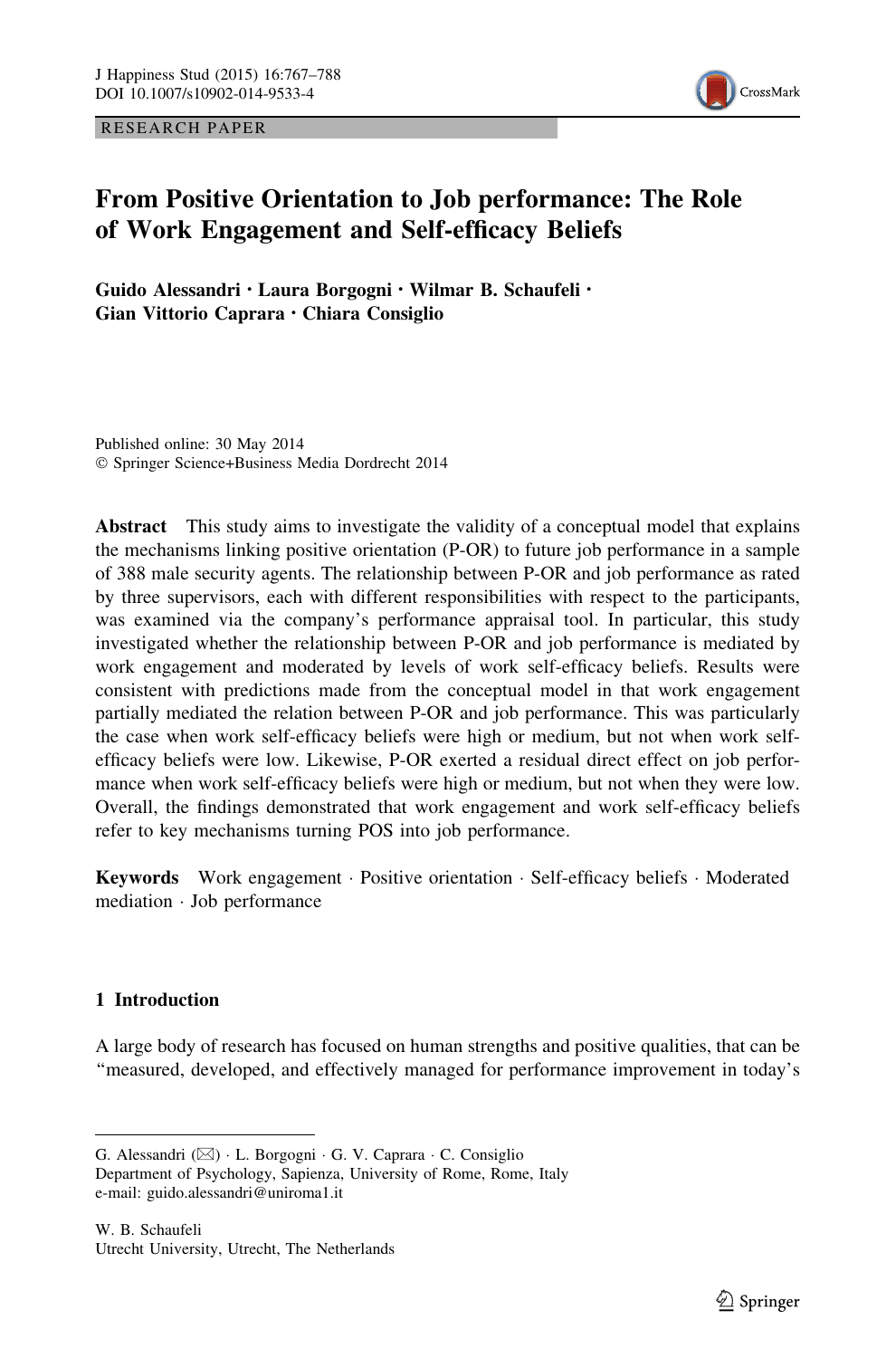workplace'' (Luthans [2002a](#page-19-0), p. 59). Following this line of research, the present contribution aims to examine the extent to which an individual's positive orientation (P-OR) may contribute to a better understanding of relevant aspects of organizational behavior. P-OR has been identified in past cross-sectional (Caprara et al. [2010b](#page-18-0)), cross-cultural (Caprara et al. [2012c,](#page-18-0) Caprara et al. [2010](#page-18-0)), genetic (Caprara et al. [2009](#page-18-0)), and longitudinal studies (Alessandri et al. [2012a\)](#page-17-0) as a common latent factor including self-esteem, life satisfaction, and optimism. Essentially, P-OR is conceived as capturing a pervasive mode of viewing and facing reality from a positive stance and as affecting the way individuals evaluate their subjective experiences (Caprara et al. [2012c\)](#page-18-0). As postulated by the Conservation of Resource (COR) model (Hobfoll [1989,](#page-18-0) [1998\)](#page-18-0), this general personal orientation toward the world (Antonovsky [1979](#page-17-0)) leads individuals to perceive events as predictable and generally occurring in one's best interest (Hobfoll [1989](#page-18-0), p. 517). Moreover, by enhancing the feeling of control upon reality, P-OR is expected to act as the key resource in sustaining individual engagement at work (Hobfoll [1989](#page-18-0)). Accordingly, more positive workers may achieve higher levels of job performance thanks to a larger availability of personal resources.

The above theoretical expectations have been corroborated by recent studies. For example, Alessandri et al. [\(2012c](#page-17-0)) have found that P-OR significantly predicts in-role and extra-role performance, with little residual variance accounted for by self-esteem, life satisfaction, and optimism once their common component (as reflected by the measure of P-OR) was taken into account. While the benefits associated with P-OR have become clear, the processes through which P-OR translates into successful organizational behaviors are still unknown. Consequently, understanding the pathways linking P-OR to important organizational outcomes represents a critical question since it may lead to more effective interventions and to successful strategies for employees to fully develop their potentials.

In this study, we propose an overarching conceptual model (Fig. [1\)](#page-2-0) aimed to explain the mechanisms linking the psychological resource of P-OR to job performance. In particular, we hypothesize that the influence P-OR exerts on job performance is at least partially mediated by work engagement, defined as: ''a positive, fulfilling, work-related state of mind that is characterized by vigor, dedication and absorption'' (Schaufeli et al. [2002](#page-20-0), p. 74). Loosely speaking, P-OR is expected to act as a psychological resource that may foster the individual's ability to engage and to persist in assigned work tasks. Furthermore, we expect that this indirect relation may be moderated (i.e. promoted or hampered) by the individual's confidence in his own self-perceived ability to succeed in the task, or, more formally, his or her self-efficacy beliefs, conceived as the individuals' personal beliefs regarding their capabilities to produce designated levels of performance (Bandura [1994](#page-17-0)). Thus, our research model assigns crucial roles to work engagement (Schaufeli et al. [2002](#page-20-0)) as well as to work self-efficacy beliefs (Bandura [1994](#page-17-0)). Both work engagement and selfefficacy beliefs are well acknowledged concepts and their predictive value for job performance has been repeatedly established (Bakker [2011;](#page-17-0) Bakker and Demerouti [2008;](#page-17-0) Stajkovic and Luthans [1998\)](#page-20-0). Furthermore, work self-efficacy beliefs have been considered among the strongest predictors of work engagement (e.g. Bakker and Leiter [2010\)](#page-17-0).

The main novelties introduced by our model, are (1) to consider P-OR as a psychological resource that sustains work engagement, (2) the mediating role assigned to work engagement in the relation between P-OR and work performance, and (3) the moderating role assigned to work self-efficacy beliefs in the relation between work engagement and job performance. Thus, we have assigned work self-efficacy beliefs the role of a gatekeeper that sets the boundary conditions for the statistical significance of both the direct and the mediated effects of P-OR on job performance.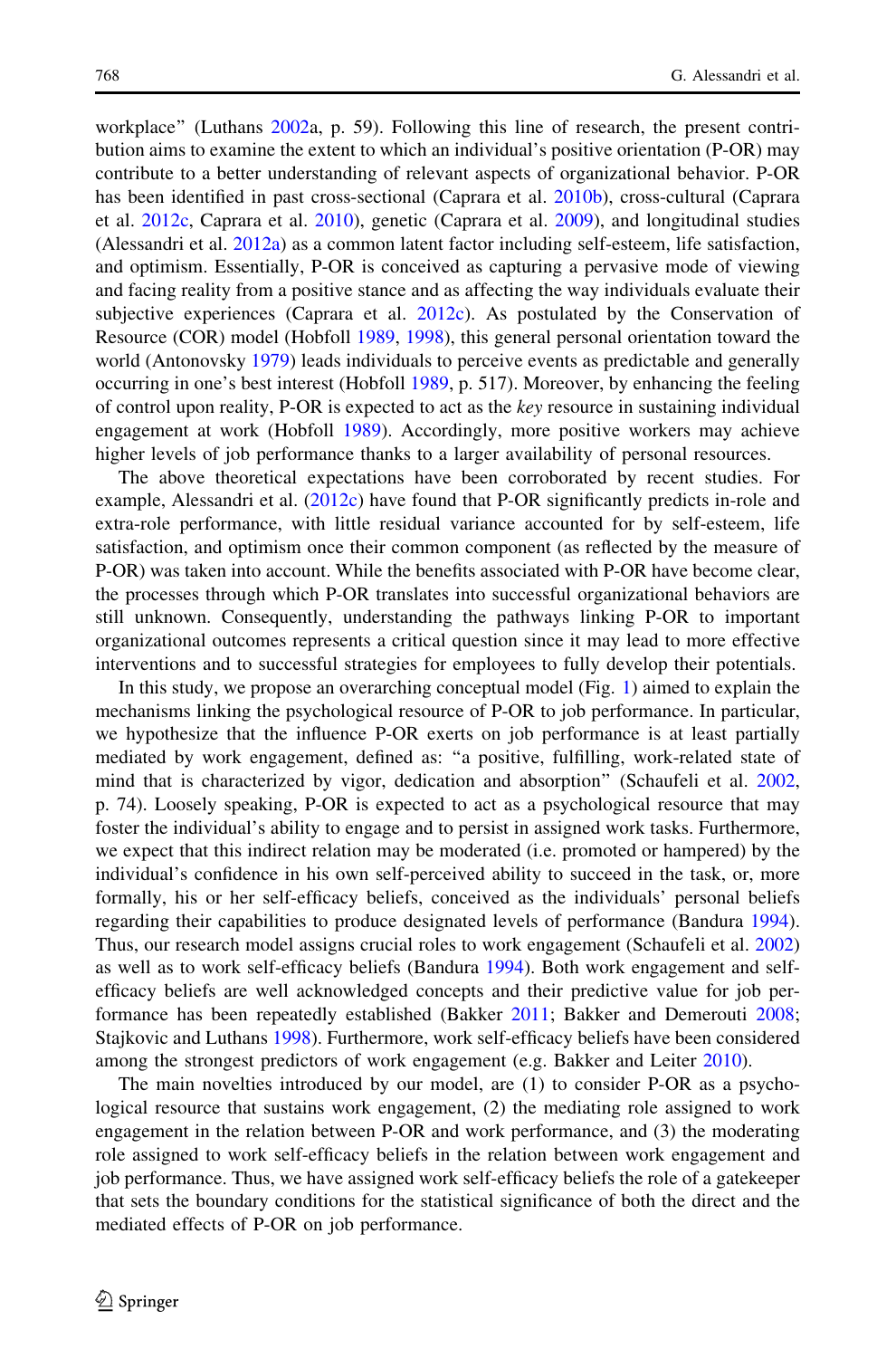<span id="page-2-0"></span>

Fig. 1 The conceptual model

The aims of this study are twofold. First, to simultaneously confirm the empirical relations already supported in previous studies among (1) P-OR, work engagement and work self-efficacy beliefs and job performance, (2) work engagement and work selfefficacy beliefs. Second, to investigate the mediating role of work engagement and the moderating role of work self-efficacy beliefs on the relationship between P-OR and job performance. In doing so, we propose and validate an integrated model that may further our understanding of the psychological mechanisms that explain why job performance improves as a result of P-OR. To increase the ecological validity of our study, we used multiple supervisor ratings as indicators of individuals' job performance. An inter-subjective assessment that is based on multiple supervisor ratings is a superior indicator of job performance as compared to self-ratings (Kruger and Dunning [1999](#page-19-0)). Such supervisor ratings are relevant from a practical point of view because they constitute the basis for salary increases and promotions (Robie and Ryan [1999\)](#page-20-0). Furthermore, survey assessment and performance evaluation were separated in time, thus allowing a better understanding of the predictive value of psychological variables.

## 1.1 Positive Orientation as an Individual Adaptive Resource

Researchers widely recognize that positive stable personal characteristics are related to job performance (Cameron and Caza [2004](#page-18-0); Luthans [2002;](#page-19-0) Wright [2003\)](#page-20-0). For example, positive psychological traits such as self-esteem, optimism, and life satisfaction are known as significant predictors of job performance (Judge and Bono [2001;](#page-19-0) Kluemper et al. [2009;](#page-19-0) Wright and Cropanzano [2000](#page-20-0)). Indeed, individuals with a positive view of themselves are more likely to accept their identities and to make more favorable inferences about themselves and this subsequently translates in better performance (Locke et al. [1996](#page-19-0)). Instead, low self-esteem may lead to overgeneralizing the negative implications of failure (Brown and Dutton [1995\)](#page-18-0). Tellingly, Judge and Bono's ([2001\)](#page-19-0) meta-analysis reported a correlation of .26 between self-esteem and job performance. Likewise, optimism (Kluemper et al. [2009;](#page-19-0) Luthans et al. [2007](#page-19-0); Seligman and Schulman [1986](#page-20-0); Youssef and Luthans [2007\)](#page-21-0) and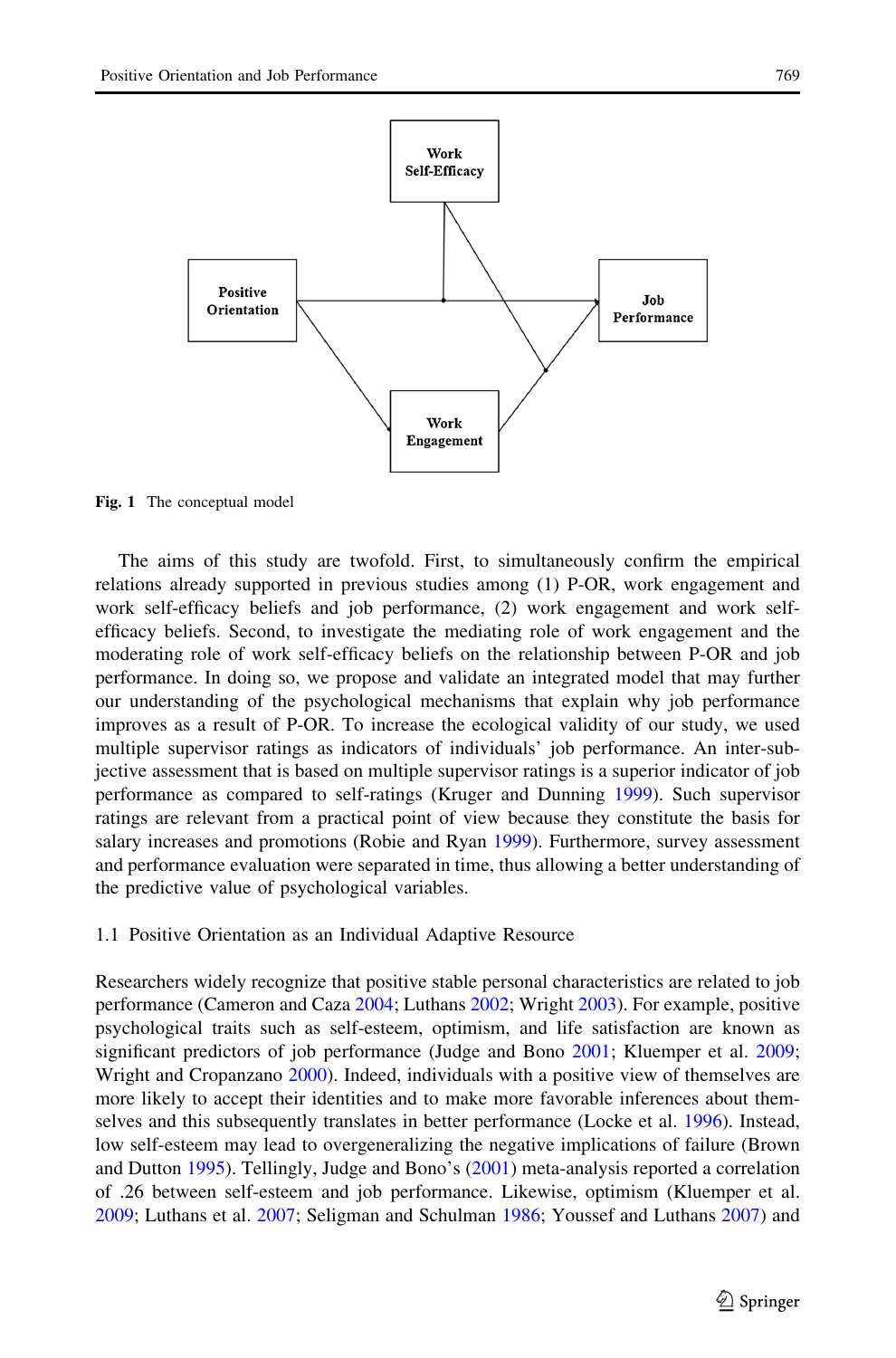life satisfaction (DeLuga and Mason [2000](#page-18-0); Wright and Cropanzano [2000\)](#page-20-0) may contribute to job performance by fostering high tolerance to stress, resiliency, and cooperativeness.

In an empirical study, Alessandri et al. [\(2012c\)](#page-17-0) used three different samples to demonstrate that, after controlling for P-OR, the influence of self-esteem, life satisfaction, and optimism on job performance was reduced to zero. Across three studies, the mean correlation of P-OR with job performance exceeded .20, and was close in size to that reported for conscientiousness and job performance (see Alessandri et al. [2012c](#page-17-0)). Furthermore, the influence of P-OR on job performance also held when (1) core self-evaluations (2) positive affect and (3) the Big Five personality traits (McCrae and Costa [2008](#page-19-0)) were simultaneously taken into account (Alessandri et al. [2012c\)](#page-17-0).

These results corroborate the adaptive value of P-OR, defined as the dispositional, genetically-based common core underlying self-esteem, life satisfaction, and optimism, also within work settings (Caprara et al. [2009](#page-18-0)). As it stands, one basic tenet of P-OR theory is that viewing oneself, life and the future under a positive outlook attests to a basic predisposition that exerts an important biological function in making people prone to cope with life, despite adversities, failures and loss (Caprara et al. [2009](#page-18-0)). Such a view is needed for people to grow, to flourish and to continue to care for living, despite the decline of aging and the idea of death.

The reasoning underlying P-OR theory draws upon earlier intuitions of Beck ([1967](#page-18-0)) positing a negative view of oneself, the world, and the future at the core of social cognitive processing of depressed versus non-depressed persons. In a similar vein the P-OR theory (Alessandri et al. [2012a](#page-17-0), [b](#page-17-0), [c](#page-17-0); Caprara et al. [2009](#page-18-0)) focused on the cognitive triad that leads people to hold a positive view of themselves, life, and the future. Of interest, empirical findings from different populations have shown that negative views of oneself, the world, and the future can be been traced to a single underlying dimension: namely negative thinking (Anderson and Skidmore [1995;](#page-17-0) Bebbington [1985](#page-18-0); Haaga et al. [1991](#page-18-0); McIntosh and Fischer [2000](#page-19-0)), in the same way self-esteem, life satisfaction and optimism can be traced under P-OR. However it would be unwarranted to regard P-OR and negative thinking as the opposite poles of the same dimension and to trace their expressions to the variations of a unique predisposition. In reality it is likely that that P-OR and negative thinking, although correlated, should be traced to different latent dimensions. Likely, a positive view predisposing to afford all challenges and difficulties of human existence exerts an important biological function. Finally, one can't exclude that other constructs might be traced to P-OR in addition to self esteem, life satisfaction, and optimism. Yet previous models that have included personal characteristics are highly associated to self esteem, life satisfaction and optimism, like generalized self-efficacy (Olés et al. [2012\)](#page-19-0), and positive affectivity (Watson et al. [1988\)](#page-20-0), or similar constructs like core self-evaluations (Judge et al. [1998\)](#page-19-0), have shown a worst fit than the proposed model.

## 1.2 Work Engagement as The Mediator

Whereas a direct relation between P-OR and job performance has been firmly established, plausible mediators that may play a role in this relationship have been not investigated, so far. For example, it is likely that P-OR predicts work engagement. By leading individuals to see events as predictable and generally occurring in one's best interest (Caprara et al. [2010\)](#page-18-0), P-OR may lead individuals to perceive their working conditions as more favourable, their work goals as more attainable, and to reduce the impact of the challenges and stressors resulting from daily experiences at work. Following this lead, Bakker [\(2011](#page-17-0)) has proposed that positive self-evaluations are linked to resiliency and to individuals' sense of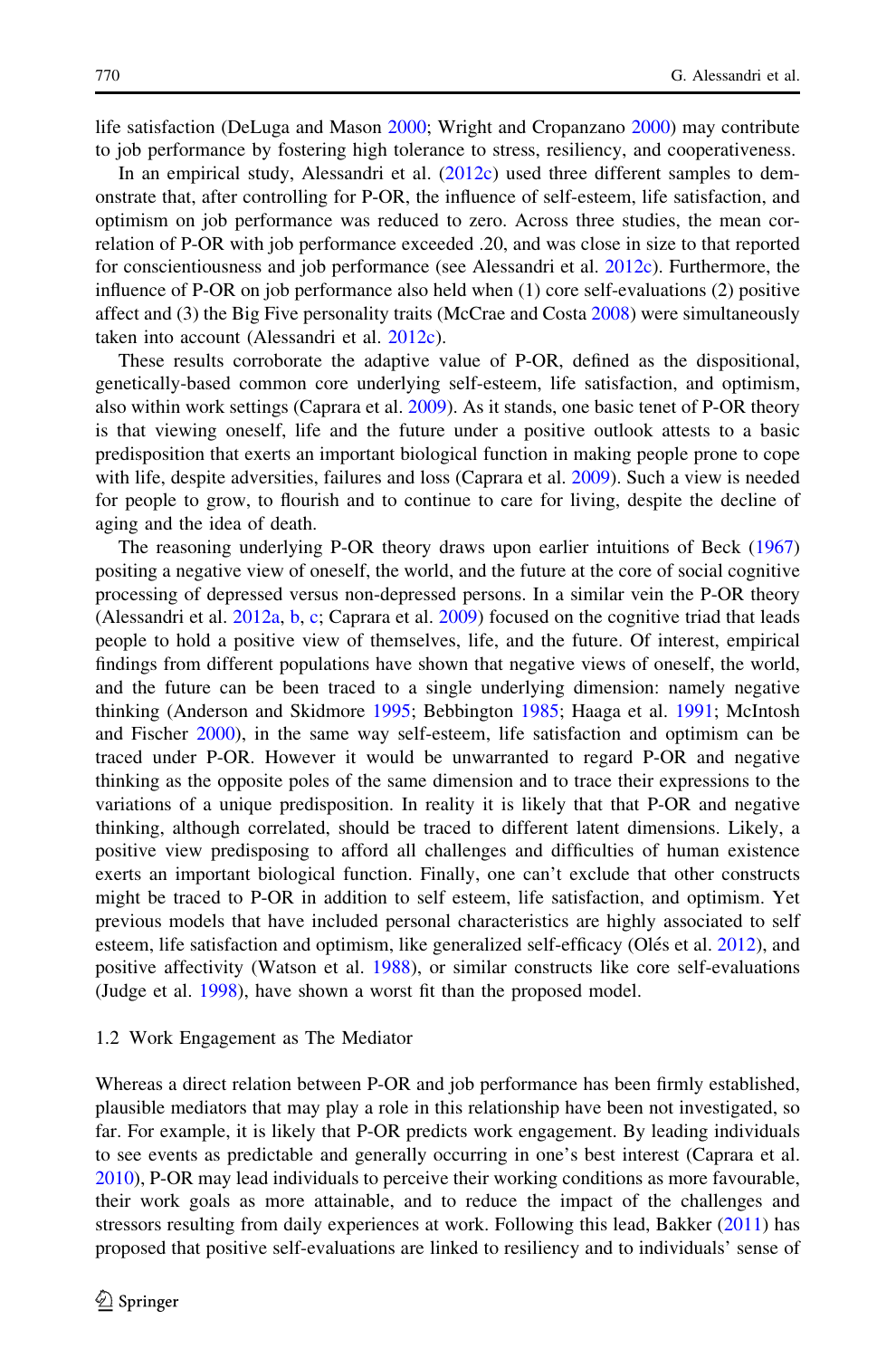their ability to successfully control and to have an impact on their environment. This means that positive self-evaluations, such as those captured by P-OR, fit with the general definition of a basic personal resource which allows people to adapt to or cope with environmental demands and stressors and improve well-being (Hobfoll [2002;](#page-18-0) Hobfoll et al. [2003;](#page-18-0) Turner et al. [2004\)](#page-20-0). Moreover, positive self-beliefs are closely associated with work engagement. Indeed, previous studies have demonstrated that more engaged workers are characterized by tenacity and persistence, and that they are driven by a solid belief in future success (Sweetman and Luthans [2010](#page-20-0); Xanthopoulou et al. [2007,](#page-20-0) [2009a](#page-21-0), [b](#page-21-0)). As argued by Bakker [\(2010](#page-17-0)), "engaged workers continue to provide hope for goal achievement even in the face of new challenges, and expect good things to happen to them'' (p. 232). Indeed, as observed in a recent diary study, the level of hope at the beginning of a working day had a positive effect on the level of engagement that the employees reported at the end of that same working day (Ouweneel et al. [2012](#page-19-0)). Theoretically, P-OR is postulated to set the basis of individuals' levels of optimism and hope (see Alessandri et al. [2012a](#page-17-0); Caprara et al. [2010](#page-18-0); Caprara et al. [2012c\)](#page-18-0). Findings that place positive self-beliefs among the stronger predictors of work engagement suggest a plausible indirect pathway—via work engagement—through which P-OR might influence job performance. Indeed, it seems likely that P-OR might represent a crucial psychological resource that fosters work engagement, by urging individuals to invest energy in their work activity and sustaining their efforts to achieve (Alessandri et al. [2012c](#page-17-0)).

The final pathway hypothesized by our theoretical mediational chain is then the one that links work engagement to job performance. As a matter of fact, it is through this pathway that the indirect influence of P-OR is transmitted via work engagement to job performance. Commonly, hard workers are expected to achieve more and better (Bakker [2011](#page-17-0)). Indeed, a significant relationship between work engagement and job performance has been repeatedly confirmed. Engaged workers approach their work proactively (Schaufeli and Bakker [2004;](#page-20-0) Salanova and Schaufeli [2008](#page-20-0)), are more dynamic (Bakker and Leiter [2010;](#page-17-0) Hakanen et al. [2008\)](#page-18-0), are more responsive to new information (Bakker [2011](#page-17-0)), score higher on measures of extra role behaviors (Bakker and Schaufeli [2008\)](#page-17-0), are more focused (Macey et al. [2009](#page-19-0)), and work harder (Bakker [2011;](#page-17-0) Bakker [2010](#page-17-0)). Furthermore, engaged employees have both personal and job resources that motivate them to perform.

Hypothesis 1 Work engagement mediates the relationship between P-OR and job performance

## 1.3 Self-efficacy Beliefs as the Gatekeeper

Social cognitive theorists have stressed the pervasive role that self-efficacy beliefs exert on personality functioning through their influence on affect, thought, motivation, and action (Bandura [1997\)](#page-17-0). Even though other factors may operate as drivers and motivators in people's efforts to reach desired goals and results, they are rooted in the core belief that one has the power to produce effects by one's own action (Bandura [1997,](#page-17-0) 2001). Unless people believe they attain desired results from their actions, they have little incentive to undertake activities or to persevere in the face of difficulties. Moreover, the self-assurance with which people approach and manage difficult tasks determines whether they make good or poor use of their competencies. All in all, a strong sense of personal efficacy overrules insidious self-doubt and sustains the development of competencies and the regulation of action (Bandura [1986](#page-17-0)).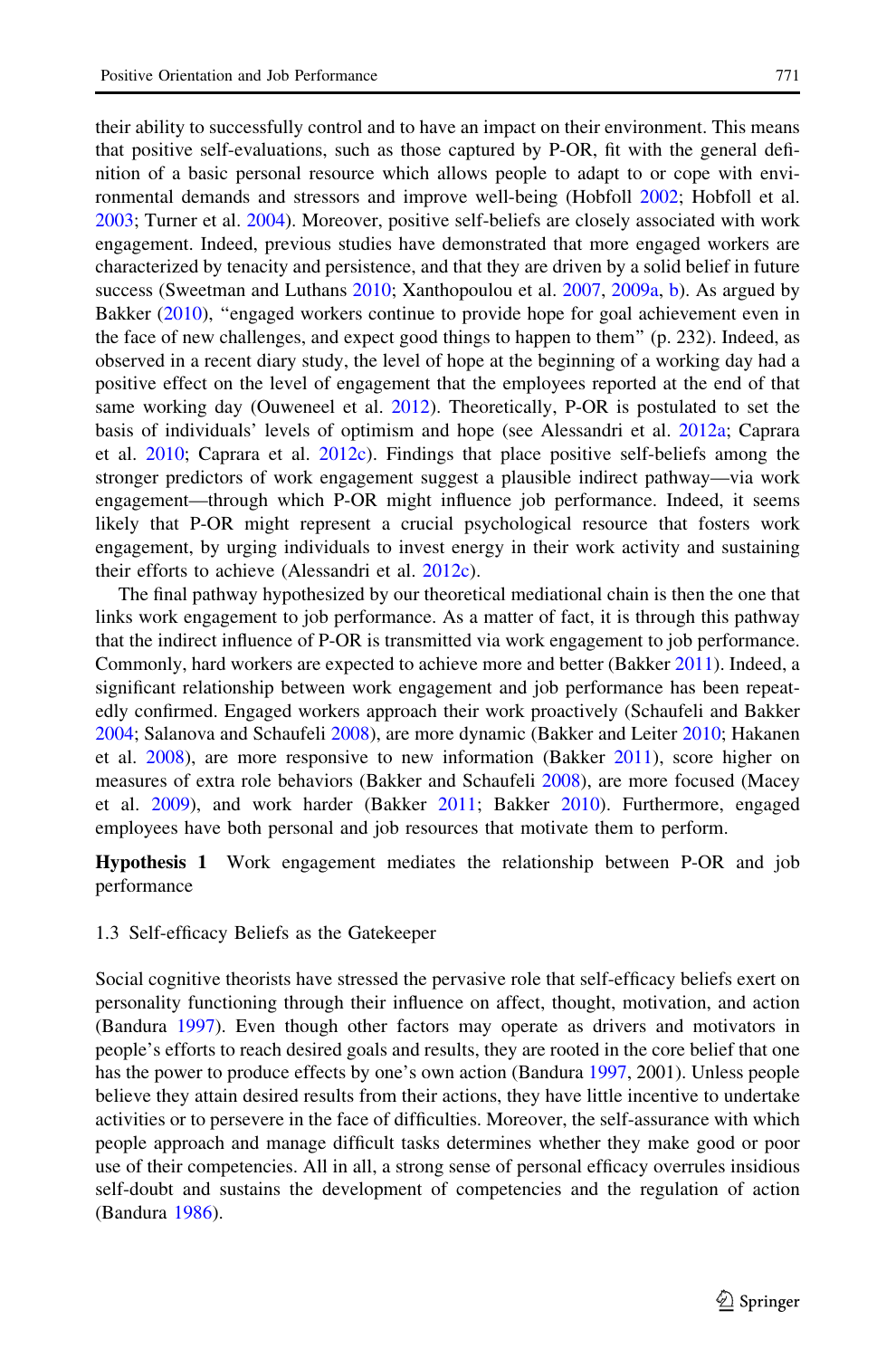Over the years, the substantial influence of self-efficacy beliefs on individual functioning and behaviour within organizational settings, and their predictive value has been largely confirmed by several empirical studies (see Bandura [1997,](#page-17-0) for a review). Of importance, self-efficacy has been empirically linked to higher work engagement (see Bakker [2011](#page-17-0), for a review), and better work performance (see Bandura [1997\)](#page-17-0). It is unlikely that efforts and sacrifices may lead to accomplish challenging objectives, unless individuals have the necessary abilities and competences to establish the proper sequence of actions conducive to achieve the valued goals (Bandura [1997](#page-17-0)). The confidence people hold in their own abilities and competence appears thus to be crucial to ensure the success of continued efforts and engagement with one's one work (Stajkovic and Luthans [1998](#page-20-0)), since self-efficacy beliefs have proven to be a proxy of actual competencies (see Bandura [1997\)](#page-17-0).

In our model, we propose that workers' self-efficacy beliefs influence job performance by acting as a boundary condition for the predicted relationship occurring between work engagement and job performance. Also engaged workers are less likely to achieve success in their work if they feel they are not competent at doing so. Indeed, in the absence of a strong personal belief of efficacy, also the more well-minded efforts may remain useless. People may stop pursuing challenging task if they feel that the demands exceed their personal assets in terms of abilities and capacities. Thus, an adequate sense of personal efficacy is crucial to ensure the link between work engagement and job performance. To be sure, this is the first attempt, to the best of our knowledge, to investigate the moderating role of work self-efficacy beliefs on the work engagement—job performance relationship, although several studies have supported the moderating role of self-efficacy beliefs with respect to several organizational outcomes. For example, in demanding work contexts, efficacious individuals reacted less negatively in terms of psychological and physical strain to long work hours and work overload (Consiglio et al. [2013;](#page-18-0) Jex and Bliese [1999;](#page-18-0) Salanova et al. [2002](#page-20-0)), were more proactive, by using effective coping strategies, compared to colleagues demonstrating low self-efficacy beliefs (Jex et al. [2001](#page-19-0)), and developed fewer psychological health symptoms (Schaubroeck et al. [2002](#page-20-0); Schaubroeck and Merritt [1997](#page-20-0)).

Based on previous theoretical arguments, and the above referenced empirical findings, we posited a model in which the direct relation of work engagement with job performance is, in fact, moderated by work self-efficacy beliefs. Lacking of the appropriate confidence in one's own abilities, also the more motivated and engaged workers are destined to failure. Instead, appropriate abilities make efforts fruitful. In sum, other things being equal, the stronger work self-efficacy beliefs, the more gains engaged workers derive from their work.

Therefore, we hypothesized a stronger relationship between work engagement and job performance for employees with higher levels of work self-efficacy. On the contrary, we predicted a weaker relationship between work engagement and job performance for workers with low levels of work self-efficacy beliefs. As stated above, while a robust belief in one's own competence and ability opens the way to higher achievements for engaged workers, a lack of confidence compromises the virtuous link between effort and achievement.

Assuming that work self-efficacy beliefs moderate the association between work engagement and job performance, implies that work self-efficacy beliefs conditionally influence the strength of the indirect relation between P-OR and job performance. Loosely speaking, we expect that being positive and working hard will lead to better job performance only among those workers who have a strong sense of personal efficacy regarding their work. Doubts about one's own competencies and reservations about one's ability to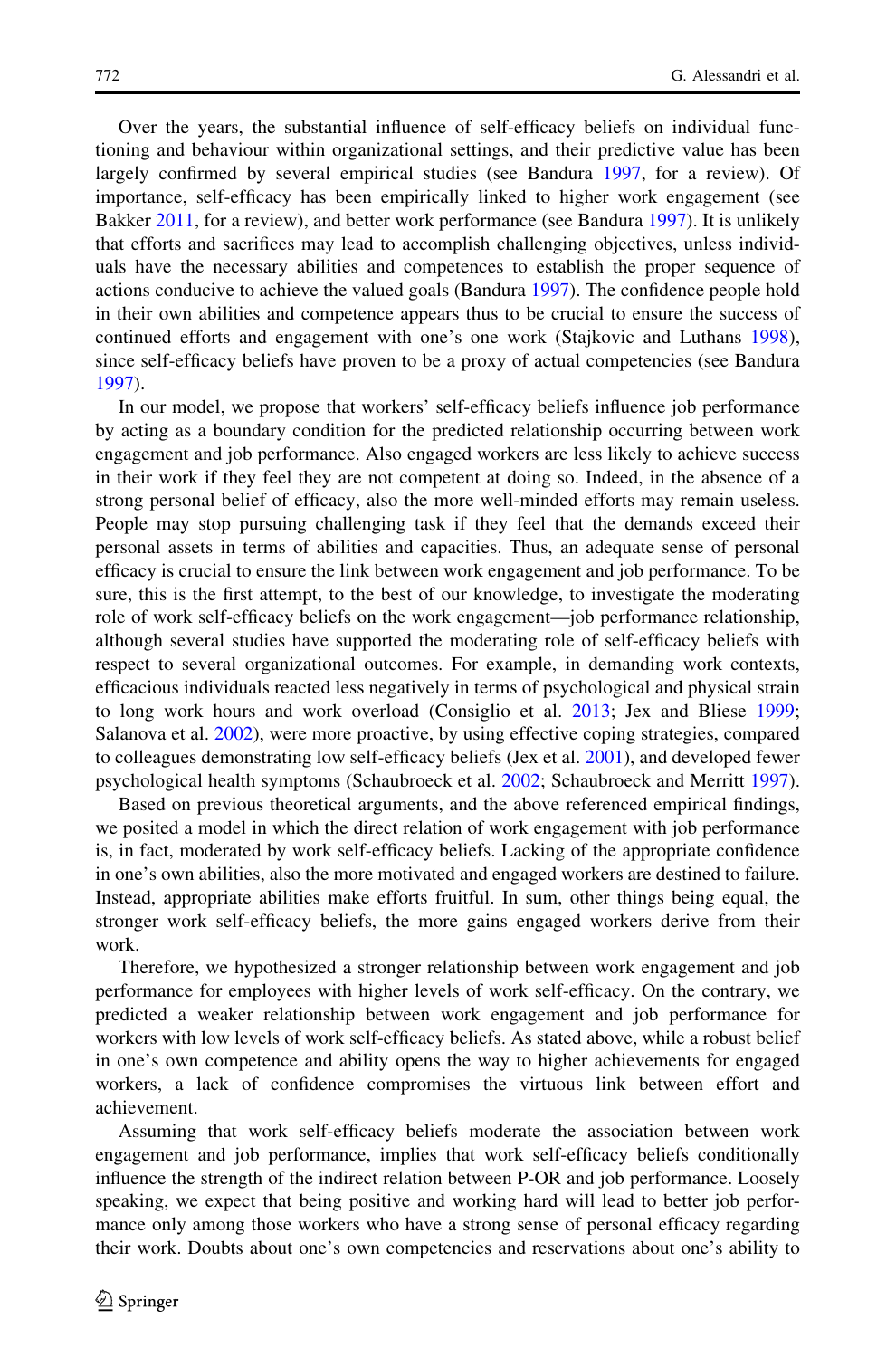perform work tasks (or, briefly, a low self-efficacy beliefs) would compromise the achievements, also of those workers who are highly engaged in their work and well equipped in terms of P-OR. In theoretical terms, work self-efficacy beliefs are hypothesized to act as the gatekeeper able to open or close the way for more positively oriented and engaged individuals to increase their work achievements. This hypothesis makes our hypothetical model a ''moderated mediation model'' (Preacher and Hayes [2004](#page-20-0)), in which the effect of an independent variable (P-OR) on the outcome (job performance) and the partial effect of the mediator (work engagement) on the outcome (job performance), depends on the levels of another variable (in the present case, work self-efficacy beliefs). A moderated mediational model is characterized by the simultaneous presence of a a moderator variable (in this case work self-efficacy beliefs), that influences the strength of a relationship between two other variables (in this case work engagement and job performance, and P-OR and Job performance), and a mediator variable (in this case, work engagement), that explains the relationship between two other variables (in this case P-OR and Job performance). With respect to a simple moderated model, the moderator variable (again work self-efficacy beliefs) influences not only the direct link between two variables (i.e., the direct relation between work engagement and job performance and between P-OR and job performance), but also the indirect relation (mediated) between two variables (i.e., the indirect effect of P-OR on job performance via work engagement).

Caprara et al. ([2010a\)](#page-18-0) proposed that self-efficacy beliefs may act as moderators of the behavioural expression of P-OR. It is likely that confidence in one's own competences encourages individuals to invest more resources in pursuing the desired outcomes, and that this, in the end, increases their chances of success. In contrast, following this reasoning, we did not expect any significant moderation by work self-efficacy beliefs on the relation between P-OR and work engagement, because it seems likely that psychological resources, such as P-OR, could sustain individuals' efforts to achieve, independently of the perceived level of competence. Thus, we further examined if work self-efficacy beliefs moderated the direct relation between (1) P-OR and work engagement and (2) P-OR and job performance, although we did not expect these predictions to be significant.

Hence, we examined the following hypotheses:

Hypothesis 2 The relationship between work engagement and job performance is stronger for workers high on work self-efficacy beliefs than for workers low on work selfefficacy beliefs.

Hypothesis 3 The relationship between P-OR and job performance is stronger for workers high on work self-efficacy beliefs than for workers low on work self-efficacy beliefs.

Hypothesis 4 Work self-efficacy beliefs moderate the indirect effect of P-OR on job performance (through work engagement). Specifically, work engagement mediates the indirect effect when work self-efficacy beliefs is high but not when it is low.

Finally, on the basis of the empirical evidence reviewed above, we also expected that work self-efficacy beliefs are directly associated with both job performance and work engagement. As these relationships were not the focus of our study, we did not present these as formal hypotheses although we expect to replicate these findings.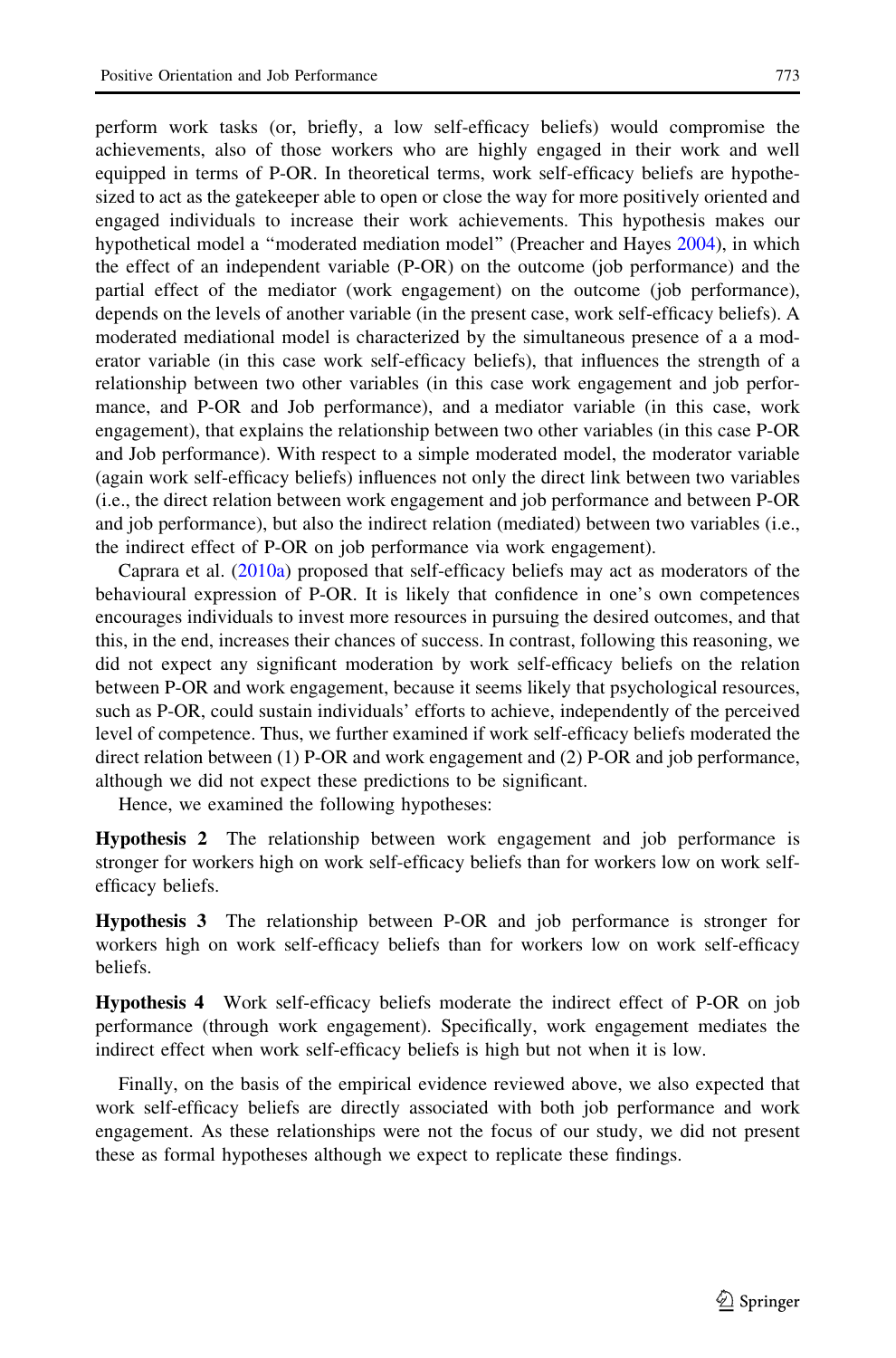# 2 Methods

# 2.1 Participants

Participants were 388 male security agents, working for a national security company in Italy.

Participants were recruited during a two-wave study aimed to investigate the individual predictors of job performance. The mean age of participants was  $38.78$  (SD = 9.74). Sixtythree percent of the sample were married, 28 % were single, 8 % were divorced, and 1 % was widowed. Data on P-OR, work engagement, and work self-efficacy beliefs were collected during specific testing sessions organized by a subsidiary agency of the company, located in Rome. These sessions were offered as a free opportunity to each employee (response rate was: 95 %). All participants were asked through informed consent that their performance evaluations, obtained from their supervisors, would be linked with their survey responses. Participants' performance evaluations were gathered from the human resources department 12 months later. This time interval was deemed appropriate, given our focus on the predictive value of examined individual differences, which conceptually implies temporal separation between predictors and outcomes. Furthermore, this 12 months period agrees with the Human Resources-cycle of performance evaluations.

# 2.2 Procedures and Background Information

Participants were enrolled in a larger project promoted by the company, to investigate the key psychological variables on which to invest to build in-service training to develop employees' job performance. The present firm provides residential and small business security services in Italy. The corporate head office is located in Rome. Since its foundation, in the early 1980, this company is one of the financially healthier and well-regarded firms in the field operating within the Italian context. During the last decade, this firm has grown into one of the largest security companies of Italy, and now counts more than 1,500 workers and offices all over the country. Over the years, workers were selected based on the following criteria: personality traits (i.e. individuals are expected to be emotionally stable, stress-resistant, inclined to respect rules and procedures, and motivated to do risky work), absence of any criminal record, previous experience as a volunteer in the army, and physical prerequisites (i.e., height, self-defense skills, and so on).

# 3 Measures

# 3.1 Positive Orientation ( $\alpha = .85$ )

To measure P-OR, we used the P-Scale (Caprara et al. [2012a\)](#page-18-0). The psychometric properties of this instrument, in terms of internal validity, factorial validity, and predictive validity have been well-established in different samples and cultures (Caprara et al. [2012a\)](#page-18-0). The scale is composed of eight items (see Caprara et al. [2012a](#page-18-0) for details on scale construction and items selection): three assessing self-esteem, (e.g. ''I feel I have many things to be proud of''), three assessing optimism (e.g. ''I have great faith in the future''), one assessing life satisfaction (e.g. "I am satisfied with my life"), and one assessing orientation toward others (e.g. ''Others are generally here for me when I need them''). One items is negatively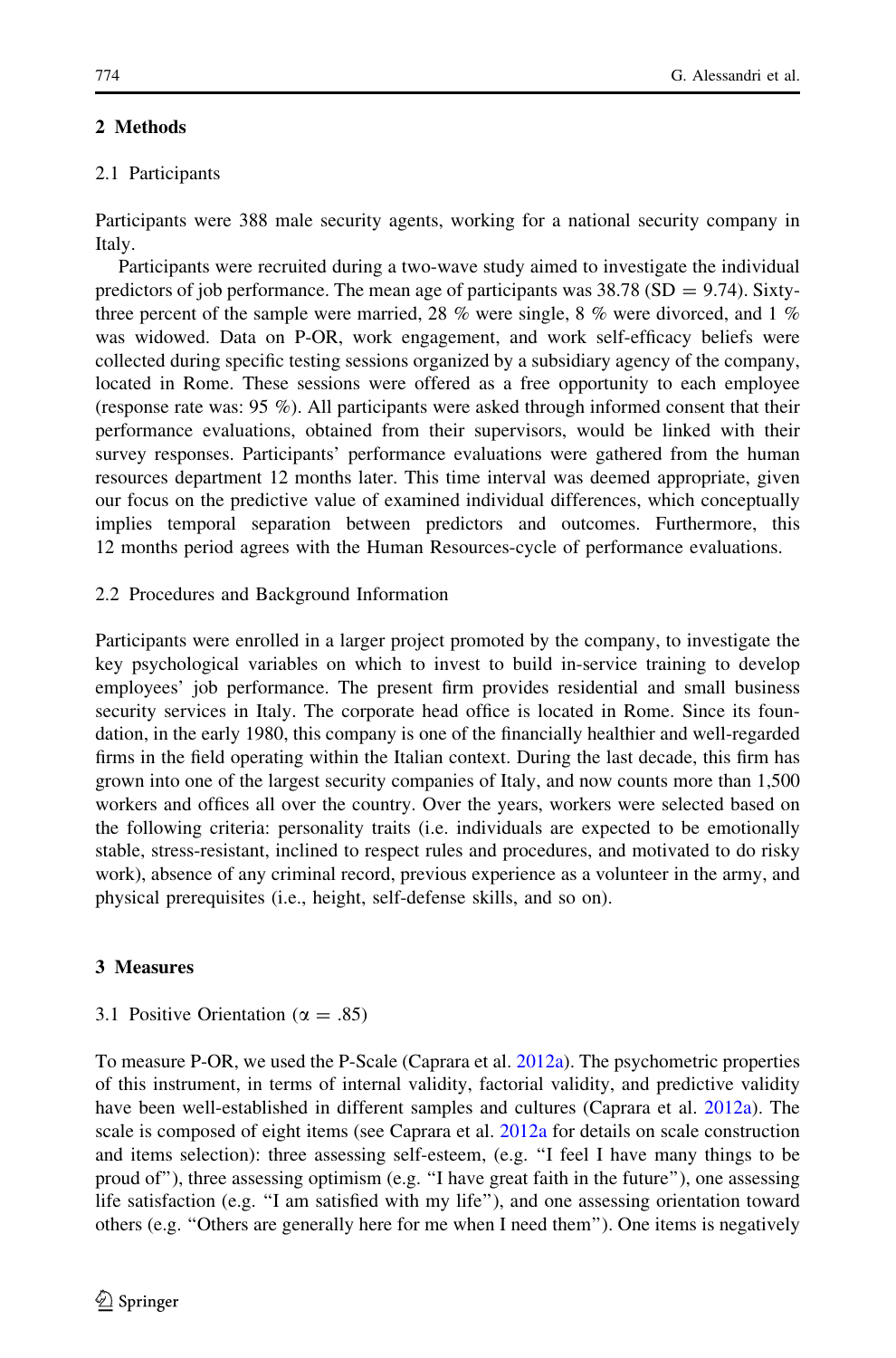3.2 Work Engagement ( $\alpha = .95$ )

Work engagement was measured by the Utrecht Work Engagement Scale (Schaufeli and Bakker [2003](#page-20-0)), which has three subscales: vigor, dedication, and absorption. Vigor (six items; e.g., ''At my work, I always persevere, even when things do not go well'') is defined as having energy and mental resilience while working. Dedication (five items; e.g., ''I am proud of the work that I do.'') is defined as a sense of significance, enthusiasm, inspiration, pride and challenge. Absorption (six items; e.g., ''When I am working, I forget everything else around me'') is defined as being fully concentrated and happily engrossed in one's work. Item responses were on a 5-point Likert scale ranging from 1 (Never) to 5 (Always). Subscales were highly correlated in our sample ( $r_m = .77$ ; SD = .02). For this study, the composite engagement score was used as recommended by Schaufeli et al. ([2006\)](#page-20-0).

3.3 Work Self-efficacy Beliefs ( $\alpha = .87$ )

The Work Self-Efficacy Scale (Borgogni et al. [2001](#page-18-0)) includes 5 items (i.e. ''Managing the emergencies and contingencies that may occur in my work'' ''Make the best use of resources I have''). For each item, participants were asked to evaluate how capable they felt in carrying out the described action or behavior on a Likert scale, from 1 (Not well at all) to 5 (Very well).

# 3.4 Job Performance

A multisource performance appraisal rating system was used to assess job performance (Oh and Berry [2009\)](#page-19-0). Three supervisors, each with different responsibilities with respect to the participants, rated each participant's job performance through the company's performance appraisal tool. This instrument addressed four aspects of performance (rated from  $1 =$  does not meet expectation to  $5 =$  outstanding), namely, "discipline" (e.g. "meets the norms of the workplace"), "work quantity" (e.g. "completes work on schedule"), "work quality'' (e.g. ''performs his/her accountabilities with skill and knowledge''), and ''teamwork'' (e.g. ''willing to work harmoniously with others''). As this particular company has implemented a multifaceted evaluation of worker's performance, three evaluations of the same individual were available, given by three different supervisors. A principal factor analysis (PFA) was conducted separately for each supervisor. The ratio of first-to-second eigenvalue was greater than 3 for each informant, supporting a one-factor solution (Hattie [1985\)](#page-18-0). The first factor explained between 45 % (supervisor 1) and 57 % (supervisor 2) of the total variance. Cronbach's alpha of the composite measures were .80 (informant 1), .78 (informant 2), and .83 (informant 3). To estimate the degree of agreement among the three supervisors, the intraclass correlation coefficient (ICC) was calculated. Agreement among informants was found to be from moderate-to-high (the average ICC ranged from .73 to .89). In light of this, each behavioral domain was averaged across the three informants, and an overall summative score was used in all subsequent analyses.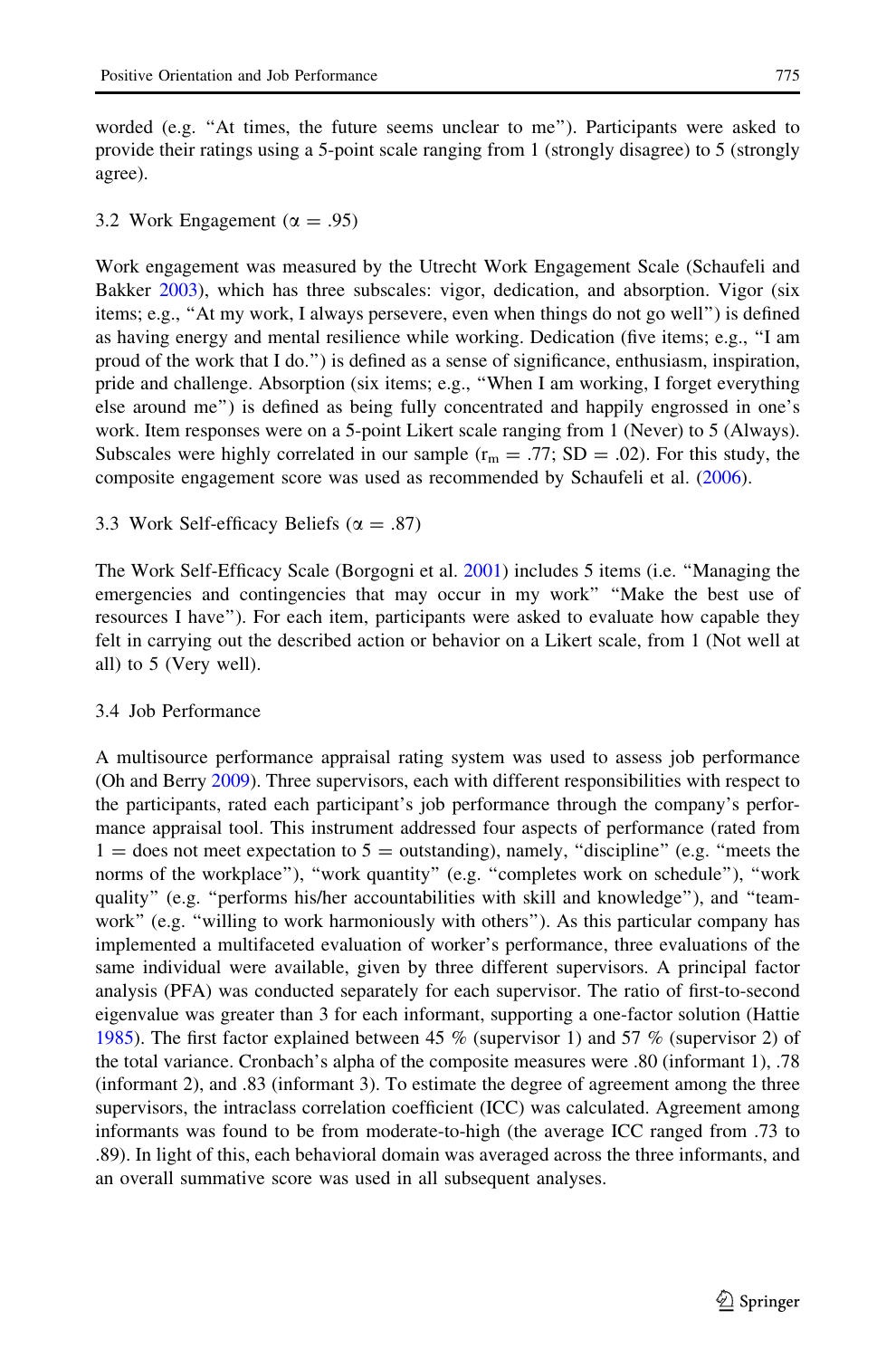#### 3.5 Statistical Analyses

We tested our hypotheses following two successive but linked steps. In order to test Hypothesis 1 we examined the mediating role of work engagement on the relation between POS and job performance. We present results as obtained by the stepwise procedure introduced by Baron and Kenny ([1986\)](#page-17-0). However, our mediation analyses focused on the significance of the indirect effect of P-OR on job performance through work engagement, as evaluated by the Sobel ([1982\)](#page-20-0) test. Preacher and Hayes [\(2004](#page-20-0)) argued that this approach is more powerful than the stepwise procedure proposed by Baron and Kenny [\(1986](#page-17-0)) since it directly addresses mediation (see also Kenny et al. [1998](#page-19-0), and MacKinnon et al. [2002](#page-19-0)). All mediated effects were further evaluated using the procedures outlined by MacKinnon et al. ([2002\)](#page-19-0). To this aim, we followed the method of bootstrapped confidence intervals (BCI 95 %) recommended by MacKinnon et al. [\(2002](#page-19-0)) to formally test mediation (Mackinnon et al. [2004](#page-19-0)). All analyses were conducted using the SOBEL macro provided by Preacher and Hayes ([2004\)](#page-20-0) that facilitates the estimation of the significance of indirect effects, using both the Sobel test and the recommended bootstrap approach. This macro also incorporates the stepwise procedure described by Baron and Kenny [\(1986](#page-17-0)).

As a second step, we tested if, in accordance to our second hypothesis, self-efficacy beliefs moderated the relation between work engagement and job performance. This hypothesis is confirmed if the strength of the hypothesized indirect effect is conditional on the value of the moderator. In this model, we also tested the moderation of work selfefficacy beliefs on the direct relation between P-OR and job performance (third hypothesis). To integrate the mediation and moderation hypotheses, we used procedures devised by Preacher et al. ([2007\)](#page-20-0), which require the empirical test of two models. The first model, also called the mediator variable model, investigates whether there is evidence of a significant moderation of the relation between P-OR (i.e., the independent variable) and work engagement (i.e., the mediating variable). The second model investigates the statistical significance of the moderation of the mediational relationship (i.e., the indirect effect of P-OR on job performance operated through work engagement) operated by self-efficacy beliefs (fourth hypothesis). This final moderated mediation model is presented in Fig. [1](#page-2-0). All models were tested using the SPSS macro made available by Preacher et al. [\(2007](#page-20-0)), which implements the recommended bootstrapping methods and includes statistical tests to probe the significance of conditional indirect effects at different values of the moderator variable.

In order to eliminate non-essential multicollinearity and improve the interpretation of our results, first-order terms were centered around the sample's grand mean before computing the cross-product interaction terms (Aiken and West [1991](#page-17-0)). Finally, the squared semi-partial correlations were estimated in order to ascertain the unique contribution of each term in the model to each criterion variables. Squared semi-partial correlations reflect the percentage of unique variance in the criterion variable that is predicted by each term when the contributions of the other terms included in the model have been partialled out.

#### 3.6 Preliminary Analyses

Although, conceptually speaking P-OR, work engagement and work self-efficacy beliefs can be differentiated, it is nonetheless informative to investigate the degree of their empirical overlap. To this aim, a PFA with Promax rotation was performed at each assessment time. According to the scree-plots, the analysis yielded a three-factor structure corresponding to the hypothesized three domains of P-OR, work engagement and work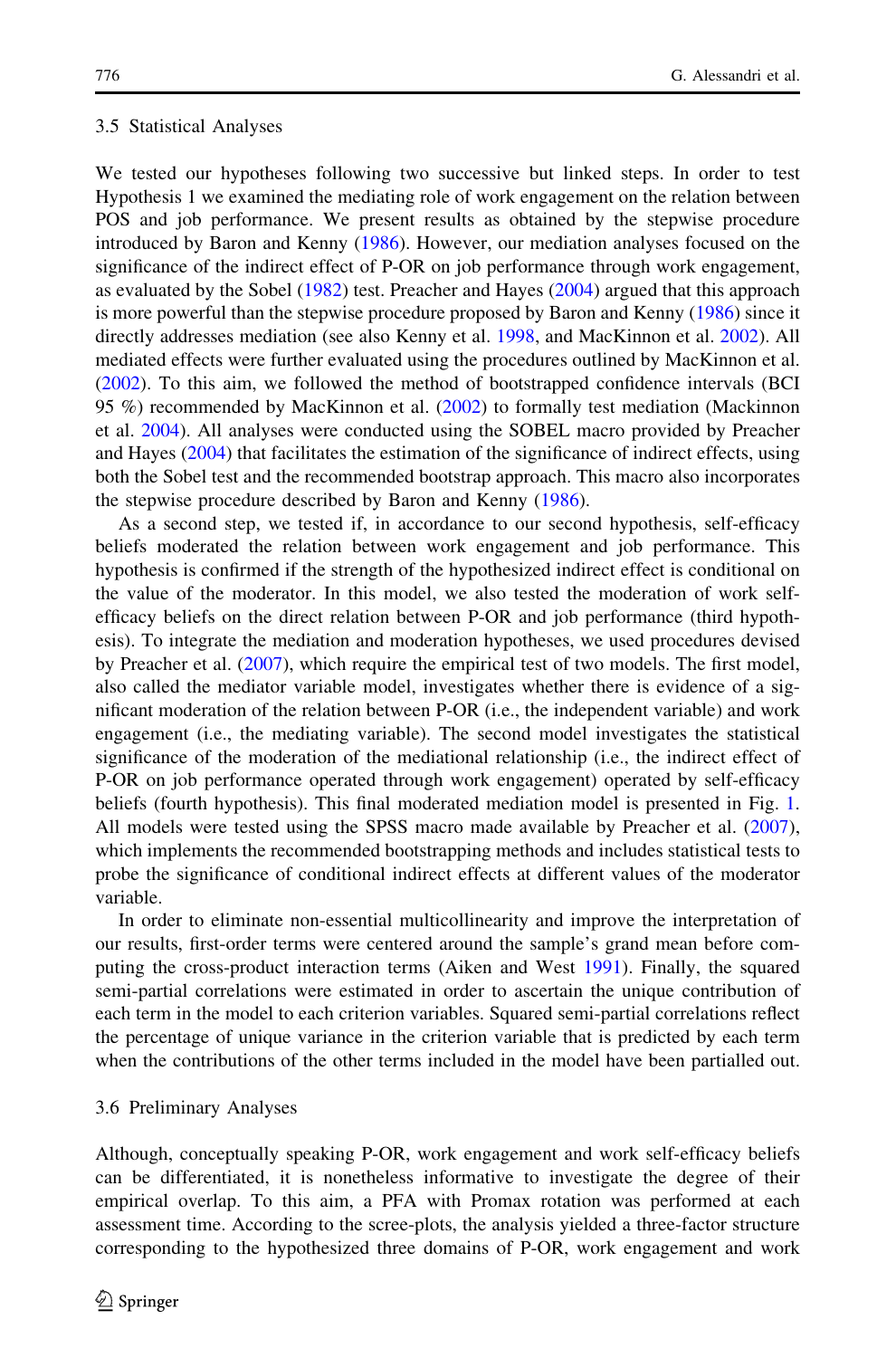self-efficacy beliefs. The actual item loadings on the intended factors ranged from .31 to  $.87 \text{ (M } = .66; \text{ SD } = .13)$ , whereas the secondary loading varied from .01 to .25 (M = .05;  $SD = .17$ ). Factor correlations ranged from .53 (P-OR with work engagement) to .46 (P-OR with self-efficacy). These analyses supported (1) the factorial validity of the three measures, (2) the empirical distinctiveness of P-OR, work engagement, and work selfefficacy beliefs, and (3) the lack of empirical overlap among items measuring P-OR, work engagement and work self-efficacy beliefs, as revealed by the low secondary loadings.

## 4 Results

As presented in Table [1](#page-11-0), all variable were correlated in the expected direction. Table [2](#page-12-0) (top part) presents the results of the mediation analysis. P-OR was positively associated with job performance, as indicated by the significant regression coefficient. Likewise, work engagement and work self-efficacy beliefs were significantly related to job performance, and work self-efficacy beliefs was significantly associated to work engagement. The bivariate relations of: (1) P-OR with job performance and (2) work engagement with job performance, proved to also to hold when the influence of both work engagement and P-OR was controlled for. These results satisfied all of Baron and Kenny's criteria for partial mediation, and thus provided evidence that work engagement partially mediates the effect of P-OR on job performance, supporting Hypothesis 1. Further confirming this result, we found a significant indirect effect of P-OR on job performance (.11;  $z = 2.60$ ,  $p < .05$ ; BCI 95 % = .03, .22), indicating that about 38 % of the effect of P-OR on job performance is mediated through work engagement.

The bottom part of Table [2](#page-12-0) presents the results for Hypotheses 2, 3 and 4. In the first model tested (i.e., Model 1, Table [2\)](#page-12-0), the moderation of work self-efficacy beliefs on the relation between P-OR and work engagement was found to be nonsignificant. We further predicted that the relation between work engagement and job performance would be stronger for employees with higher work self-efficacy beliefs than for employees low in self-efficacy beliefs. Results indicated that the cross-product term between work engagement and work self-efficacy beliefs on job performance was significant (i.e. Model 2, Table [2](#page-12-0)). In order to completely support Hypothesis 2, the nature of this interaction should be in accordance with the hypothesized pattern. Therefore, we applied conventional procedures for computing simple slopes at one standard deviation above and below the mean of the scores on work self-efficacy beliefs.

In support of Hypothesis 2, the relation (i.e., the slope) between work engagement and job performance was significant and high for employees high (i.e.  $+1$  SD) in self-efficacy beliefs (simple slope  $B = .40$ ,  $t = 3.63$ ,  $p = .00$ ), and significant but medium in size for employees with mean levels of work self-efficacy beliefs (simple slope  $B = .22$ ,  $t = 2.48$ ,  $p = .01$ ). In contrast, this relation was not significant for employees low in work selfefficacy beliefs (simple slope  $B = .13$ ,  $t = .29$ ,  $p = .77$ ).

With respect to Hypothesis 3, results indicated that the cross-product term of P-OR and work self-efficacy beliefs on job performance was significant (Table [2\)](#page-12-0). Furthermore, results from simple slope analyses showed that the residual direct effects were high and significant at  $+1$  SD above the mean of work-self-efficacy beliefs (.40,  $t = 3.63$ ,  $p < .01$ ) and at mean values of work self-efficacy beliefs (.22, t = 2.48,  $p\lt$  .05), but were nonsignificant at  $-1$  SD below the mean (.12,  $z = .29$ ,  $p = .77$ ).

Rather than limiting our consideration to a restricted number of arbitrary conditional values of work self-efficacy beliefs, we moved forward to investigate all values of work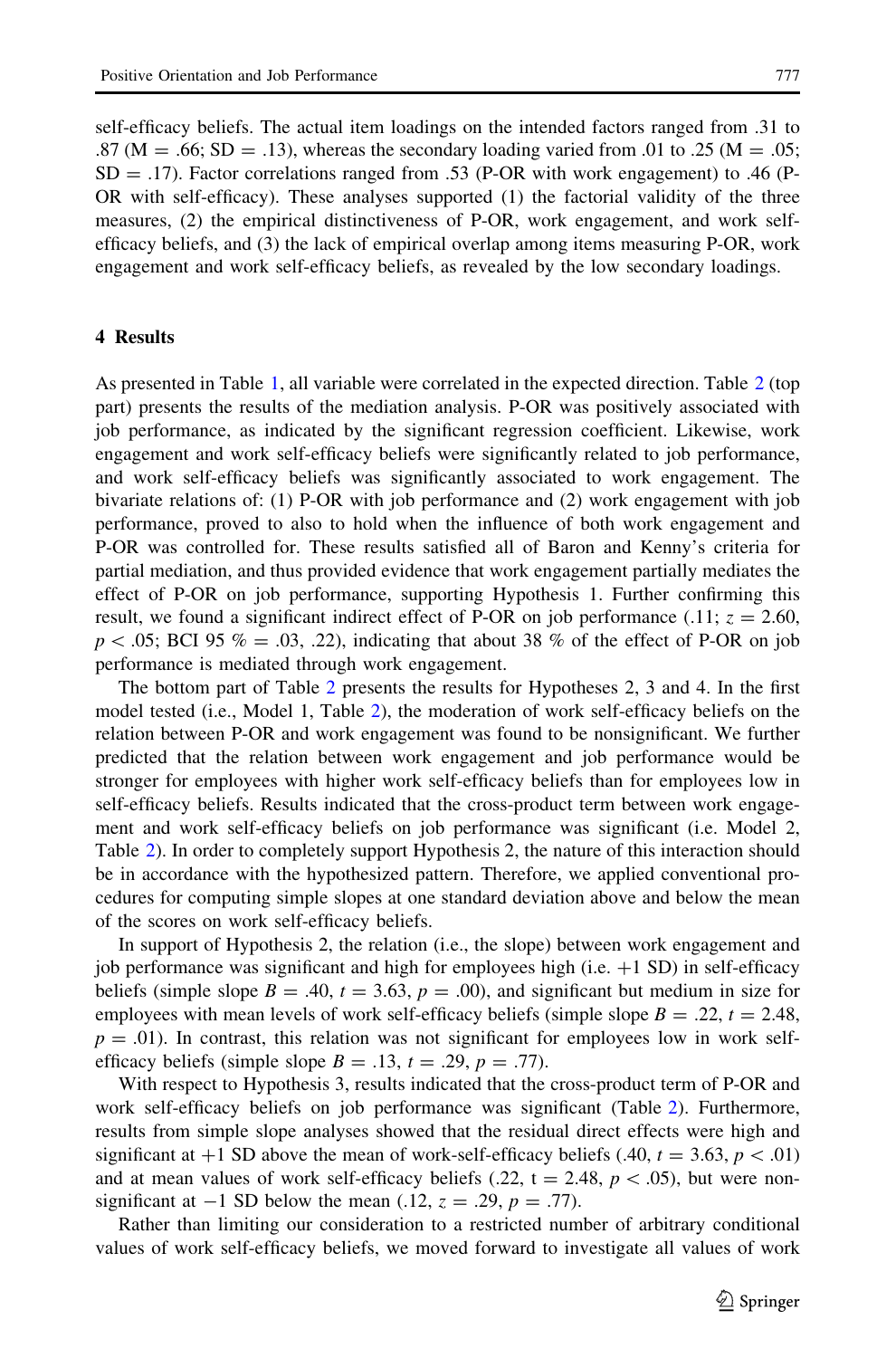| engagement and job performance |      |     |         |        |       |     |
|--------------------------------|------|-----|---------|--------|-------|-----|
|                                | Mean | SD  |         | (2)    | ( ژ ) | (4) |
| 1. Positive orientation        | 3.93 | .72 | 1.00    |        |       |     |
| 2. Work self-efficacy          | 4.05 | .58 | $.59**$ | 1.00   |       |     |
| 3. Work engagement             | 3.72 |     | $.51**$ | $43**$ | .00   |     |

4. Job performance  $3.01$   $1.20$   $.30**$   $.12*$   $.32**$   $1.00$ 

<span id="page-11-0"></span>Table 1 Means, standard deviation, and correlations among positive orientation, work self-efficacy, work  $et$  and job perfo

 $* \, p < .05$ 

\*\*  $p < .01$ 

self-efficacy for which the simple slope of job performance regressed on P-OR was significant (Johnson and Neyman [1936](#page-19-0); Preacher et al. [2007\)](#page-20-0). Figure [2](#page-13-0) provides a plot of the direct effect of P-OR on job performance versus the moderator (work self-efficacy beliefs), with confidence bands. The horizontal line denotes an indirect effect of zero. The vertical line represents the boundary of the region of significance. According t the plot, the direct effect of P-OR on job performance is significant  $(<.05)$  for all standardized values of work self-efficacy above -.20.

To investigate the moderation of work self-efficacy beliefs on the indirect relation between P-OR and job performance via work engagement, we investigated the significance of the conditional indirect effect at different values of work self-efficacy beliefs. Results showed that these conditional indirect effects were high and significant at  $+1$  SD above the mean of work-self-efficacy beliefs (.18,  $t = 2.77$ ,  $p < .01$ ; BCI 95 % = .08, .38) and at mean values of work self-efficacy beliefs (.11,  $z = 2.81$ ,  $p < .01$ ; BCI 95 % = .04, .23), but were nonsignificant at  $-1$  SD below the mean (.04,  $z = .78$ ,  $p = .44$ ; BCI 95 % = -.04, .15). Thus, Hypothesis 4 was supported. Indeed, the indirect and positive effect of POS on job performance through work engagement was observed only when levels of work self-efficacy beliefs were from moderate to high, but not when work self-efficacy was low. Figure [3](#page-13-0) provides a plot of the indirect effects of P-OR on job performance at different levels of the moderator (work self-efficacy beliefs). According t the plot, the indirect effect was found to be significant  $(<.05$ ) for any standardized value of work selfefficacy above  $-.47$ .

# 4.1 Alternative Models<sup>1</sup>

With regard to the plausibility of alternative models, it is important to point out that job performance was measured 12 months after the personality measures. Thus, an opposite pattern of direct and indirect influence of job performance on P-OR, work engagement, or work self-efficacy beliefs seems unlikely. The fact that work self-efficacy beliefs did not moderate the relationship between P-OR and work engagement, provides, in our opinion, further support for the proposed causal sequence: The causal chain cannot be simply reversed. It is likely that, in the long run, job performance promotes both an individual's work engagement and an individual's confidence in his/her own competencies. Using the

<sup>1</sup> In a preliminary set of analyses, the effect of several covariates (age, marital status, and job tenure) was investigated. Non-significant correlations were found among age, job tenure, and any of the major variable included in the study. Furthermore, including these variables in the moderated-mediational model did not alter the obtained results.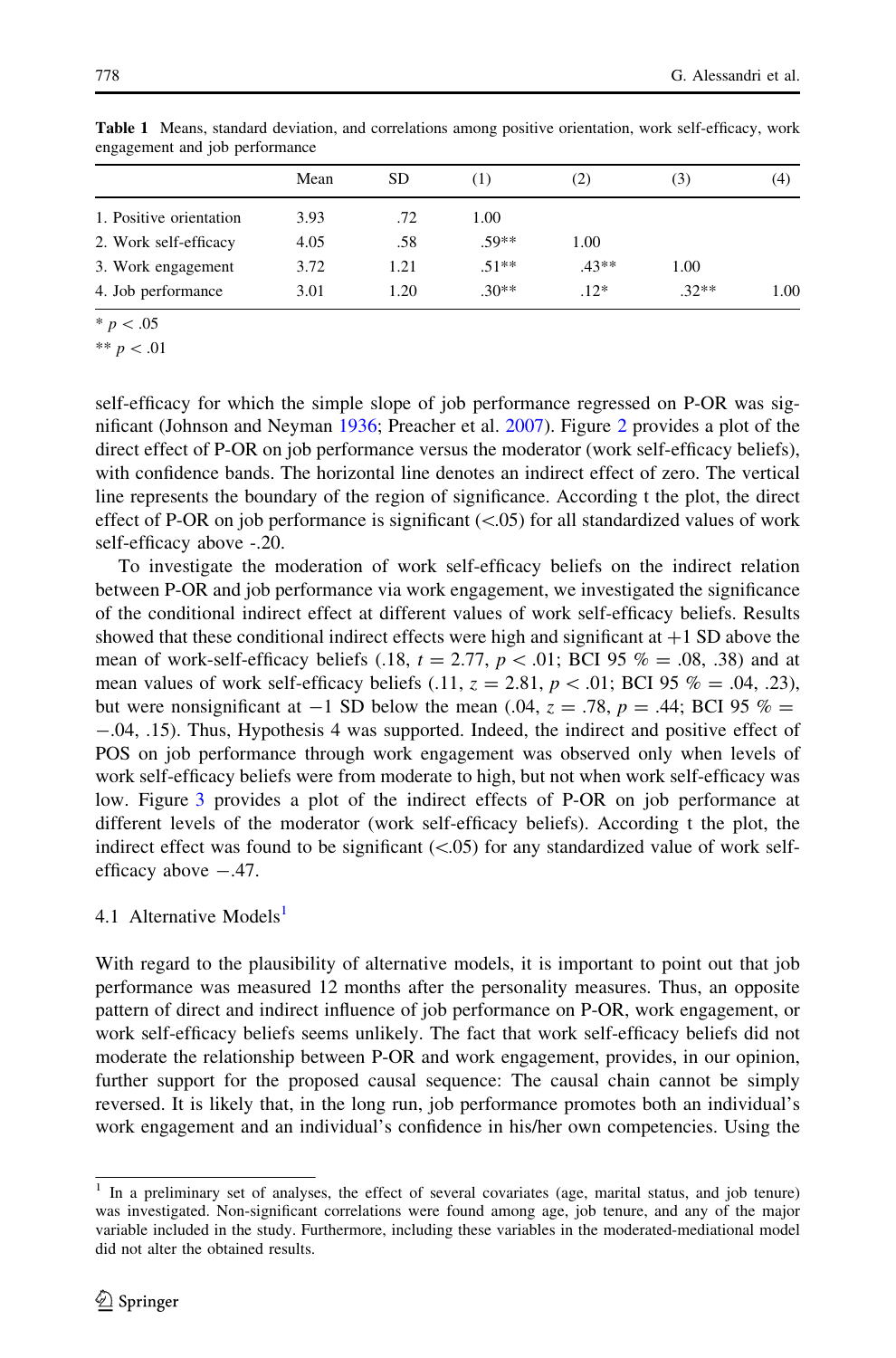<span id="page-12-0"></span>

|                                                                                                                                                                                                                                                                      |                          |                                     |                           |                 |                                     | sr <sup>2</sup>           |
|----------------------------------------------------------------------------------------------------------------------------------------------------------------------------------------------------------------------------------------------------------------------|--------------------------|-------------------------------------|---------------------------|-----------------|-------------------------------------|---------------------------|
| Positive orientation $\rightarrow$ job performance                                                                                                                                                                                                                   |                          |                                     | $\widetilde{\varepsilon}$ |                 | $4.34***$                           | $\ddot{\mathrm{S}}$       |
| Positive orientation $\rightarrow$ work engagement                                                                                                                                                                                                                   |                          |                                     | 52                        |                 | $8.42**$                            | $\overline{c}$            |
| Work engagement $\rightarrow$ job performance                                                                                                                                                                                                                        |                          |                                     | 32                        |                 | $4.60**$                            | $\overline{10}$           |
| Work engagement $\rightarrow$ job performance $\mid$ positive Orientation                                                                                                                                                                                            |                          |                                     | 22.                       |                 | $2.75***$                           | $\dot{5}$                 |
| Positive orientation $\rightarrow$ job performance   work engagement                                                                                                                                                                                                 |                          |                                     | $\ddot{5}$                |                 | $2.33*$                             | $\overline{0}$            |
|                                                                                                                                                                                                                                                                      |                          | Model 1 (criterion work engagement) |                           |                 | Model 2 (criterion job performance) |                           |
|                                                                                                                                                                                                                                                                      | B                        |                                     | $s^2$                     | d               |                                     | $sr^2$                    |
| Least square regression estimates for the moderated mediation models                                                                                                                                                                                                 |                          |                                     |                           |                 |                                     |                           |
| Positive orientation                                                                                                                                                                                                                                                 | $\ddot{4}$               | $5.35***$                           | $\ddot{12}$               | $29*$           | $3.19***$                           | $\overline{0}$            |
| Work self-efficacy                                                                                                                                                                                                                                                   | $\overline{18}$          | $2.21*$                             | S.                        | Sā              | $2.48*$                             | $\overline{0}$            |
| Positive orientation x work self-efficacy                                                                                                                                                                                                                            | $\Xi$                    | $\widetilde{\mathrm{SO}}$           | $\overline{0}$            | $\overline{18}$ | $2.14*$                             | $\mathcal{S}$             |
| Work engagement                                                                                                                                                                                                                                                      | I                        |                                     | Ï                         | 27              | $3.67**$                            | $\widetilde{\mathcal{S}}$ |
| Work engagement x work self-efficacy                                                                                                                                                                                                                                 | $\overline{\phantom{a}}$ |                                     | I                         | $\frac{8}{18}$  | $2.21*$                             | $\mathbf{c}$              |
| $\rightarrow$ "predicting"; $I =$ "controlling for". Model 1 is also called the "Mediator variable model", whereas Model 2 is usually referenced as the "Dependent variable model".<br>sr' = squared semi-partial correlation coefficient * $p < .05$ ; ** $p < .01$ |                          |                                     |                           |                 |                                     |                           |

Table 2 Least square regression results for the mediation analyses Table 2 Least square regression results for the mediation analyses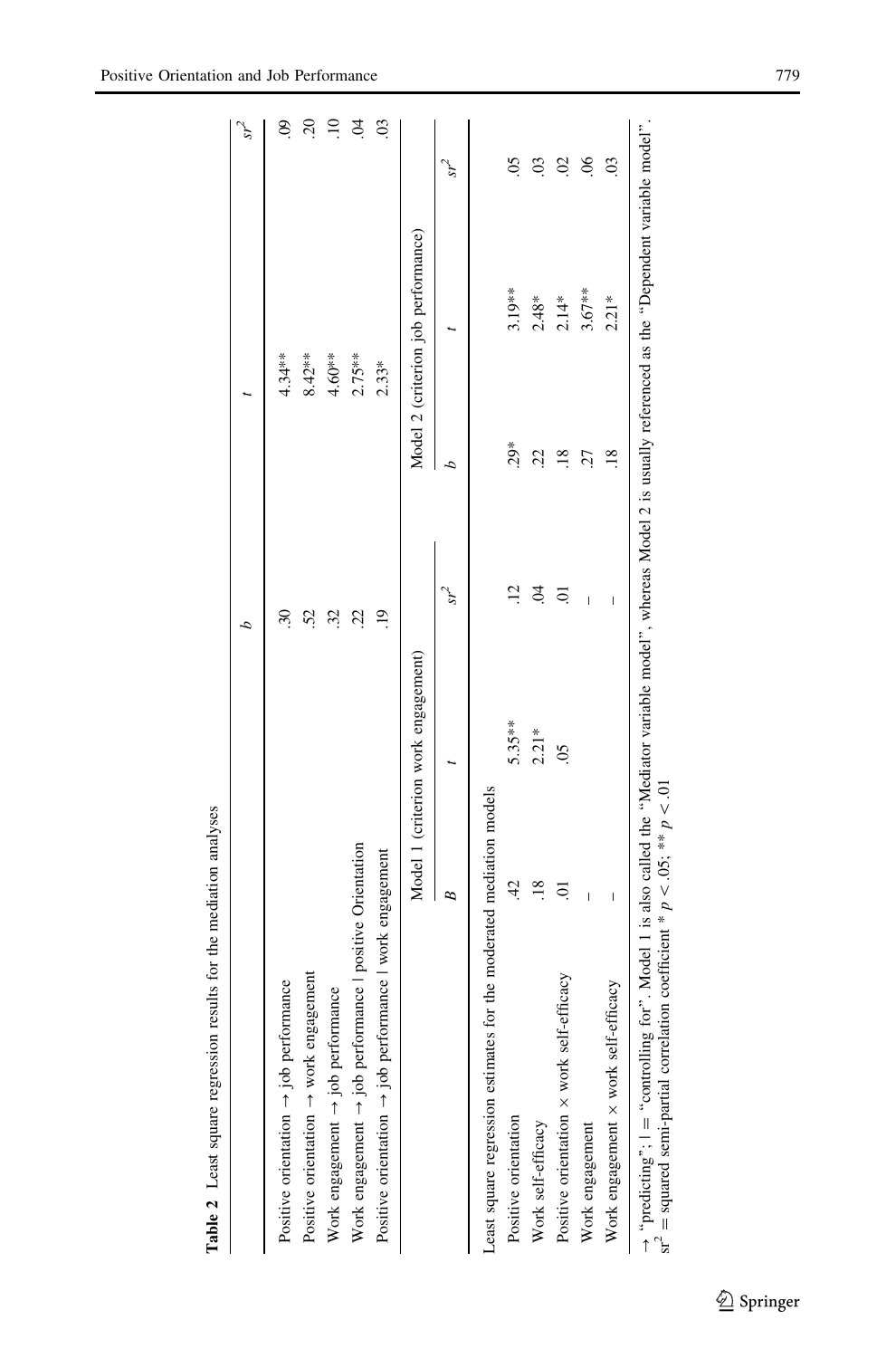<span id="page-13-0"></span>

Fig. 2 Graphical representation of simple slope of the effect of P-OR on Job performance at different values of the moderator (work self-efficacy beliefs) with their corresponding confidence band. The horizontal line denotes a simple slope of zero. The vertical line represent the boundary of the region of significance



Fig. 3 Graphical representation of conditional indirect effects of positive orientation on job performance through job engagement (the mediator) at *different values* of the moderator (work self-efficacy beliefs) along with their corresponding confidence band. The *horizontal line* denotes an indirect effect of zero. The vertical line represent the boundary of the region of significance

present data, however, such a recursive model cannot be tested, and our study thus provides tentative evidence for the flow of causality suggested above.

## 5 Discussion

During the past decades emphasis has been placed on investigating, clarifying, and ultimately, understanding the relationship between human strengths and positive traits, job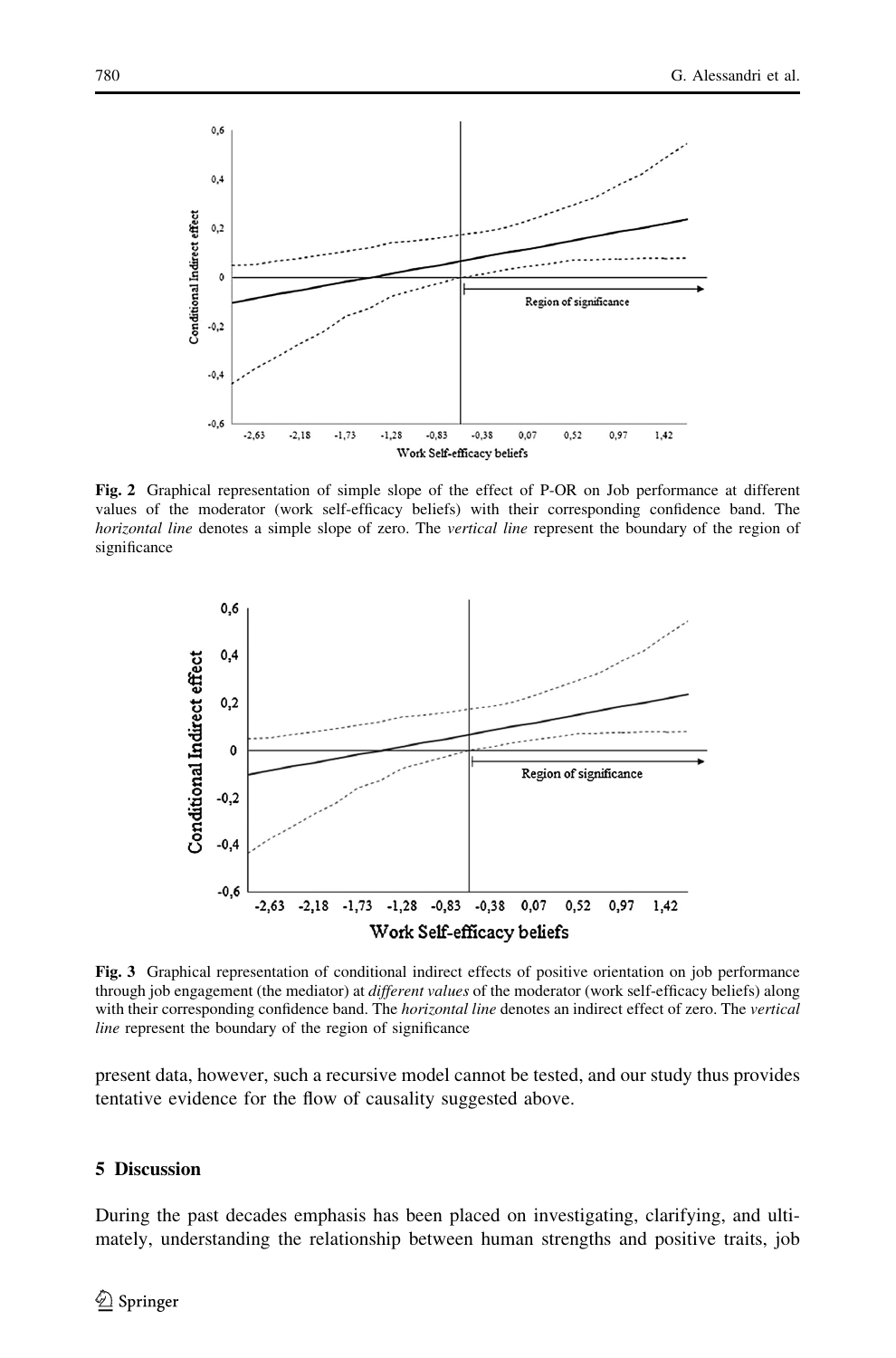performance, and well-being at work (Cameron and Caza [2004](#page-18-0); Luthans [2002](#page-19-0); Nelson and Cooper [2007](#page-19-0); Wright [2003](#page-20-0)). Indeed, organizations are increasingly recognizing and appreciating the value of employee's characteristics and qualities as crucial elements for competitive advantage in nowadays competitive markets (Luthans and Youssef [2004\)](#page-19-0). This is reflected in the novel orientation of organizational science in promoting empirical studies aimed to identify ways able to lead individuals to fully express their potential at work (Luthans [2002\)](#page-19-0). This study contributed to the literature by investigating the psychological mechanisms through which a positive psychological trait such as P-OR might lead to improved job performance. In general, our results supported a partially moderated mediation model, demonstrating that the magnitude of the indirect effect of P-OR on job performance through work engagement, was contingent upon the employee's level of work self-efficacy beliefs. Whereas P-OR showed a significant residual direct effect on job performance, this effect was moderated by work self-efficacy beliefs. Next, we will discuss the results we believe have the potential to significantly contribute to the current literature.

First, our findings corroborate previous claims that a pervasive positive stance towards one's experiences is associated with success at work (Alessandri et al. [2012c](#page-17-0); Antonovsky [1979;](#page-17-0) Hobfoll [1989\)](#page-18-0). As it stands, our results are in line with Antonovsky's [\(1979](#page-17-0)) notions about the value of an individual's general orientation towards the world. Furthermore, they are also in accordance with predictions from the COR model proposed by Hobfoll [\(1989](#page-18-0), [1998\)](#page-18-0) in order to explain the individuals' adaptation to stress. The COR model postulates that one's positive personal orientation toward the world is the key resource sustaining individual success at work. Individuals who tend to perceive events as predictable and generally occurring in their favor, are better equipped to cope with stress and have more resources to invest at work (see Hobfoll [1989](#page-18-0), p. 517). It may be that the increased availability of resources explains the higher work-related success achieved by positive individuals in comparison to individuals who hold a less rosy perception of reality.

Second, we further corroborated the significant and positive relationship between work engagement and job performance (Demerouti and Cropanzano [2010\)](#page-18-0). Of interest, our study included ratings obtained from several supervisors, which represents a superior indicator of job performance compared to the self-ratings used in the majority of the studies on this topic. For the present workers, obtaining better supervisor ratings opens the way to career success (i.e., higher salary, better job positions): indeed these are the indicators routinely used by internal HR-evaluation systems. The fact that work engagement revealed a high zero-order-correlation with our objective index of job performance and partially mediated the impact of P-OR, further supports the value of the construct as a proxy indicator of success at work (Bakker [2011\)](#page-17-0).

Third, we hypothesized and found a significant and direct relationship between P-OR and work engagement. This result represents an important extension of prior findings (Alessandri et al. [2012c](#page-17-0)), in that the present research is the first to link P-OR with a proximal indicator of work success (i.e. work engagement predicts supervisor-rated performance; Halbesleben and Wheeler [2008\)](#page-18-0) and work-related well-being (i.e., work engagement; Leiter and Bakker [2010](#page-19-0)). More generally, we should acknowledge that several researchers have demonstrated that positive psychological resources (such as selfesteem, life satisfaction and optimism) promote individuals' engagement in their daily work activities (see Bakker [2011](#page-17-0) for a review). For example, from a COR perspective, positive individuals are expected to demonstrate more engagement in their work because of a higher sense of control and thanks to an increased resistance against stress (Antonovsky [1979;](#page-17-0) Hobfoll [1989\)](#page-18-0). By focusing on the positive side of experience, P-OR enables individuals to cope with adversities, failures, and defeats. Likely, it is the ability to nurture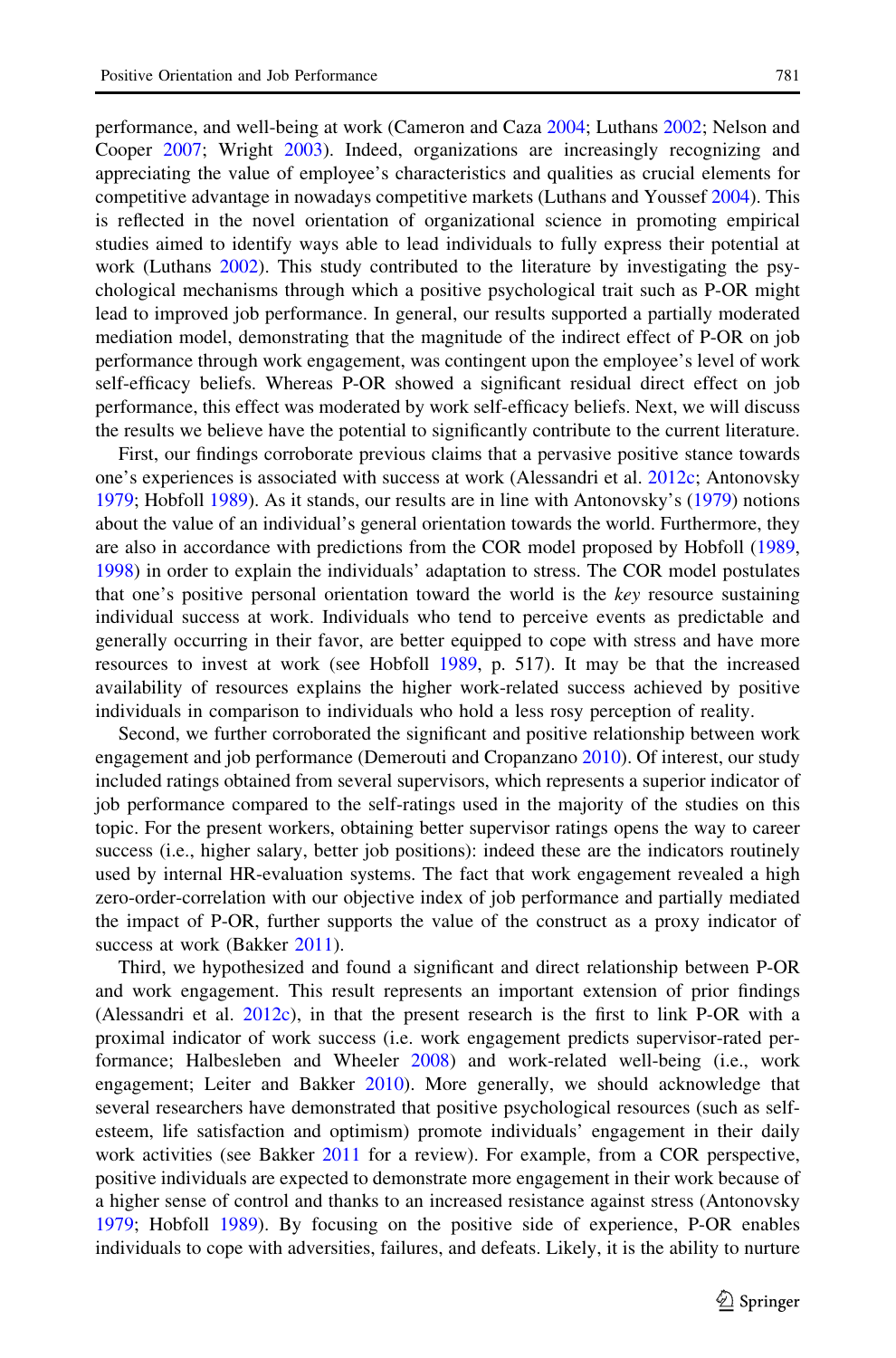hope, in the face of severe hardships, that is involved in the high and continued levels of engagement that positive individuals reveal at work. However, it is through engagement that individuals' P-OR translates into successful organizational behaviors. This virtuous loop is further strengthened by an adequate sense of competence, and ultimately, efficacy. None of the nodes in this circuit, considered in isolation, is an effective predictor of success. In conclusion, the whole is greater than the sum of its parts.

The gatekeeping role of self-efficacy beliefs deserves more attention, as it probably is the most intriguing and novel finding that emerged from this study. In our moderated mediational model, levels of self-efficacy beliefs appeared to determine the significance of the effects of both P-OR (direct and indirect) and work engagement (direct) on job performance.

With regard to the moderation of the direct relationship between P-OR and job performance, it has been speculated that agentic self-efficacy beliefs may represent the cornerstone which turns individuals' P-OR into appropriate behaviors leading to achievement and success (Caprara et al. [2010a\)](#page-18-0). Individuals holding more positive expectations towards one's self and future achievements, are more likely to perform better if they perceive to have the necessary abilities to accomplish work-related tasks. In contrast, a lack of confidence in one's own capacities would undermine the behavioral expression of this psychological capital, in terms of resources and motivation.

Whereas our model does apply to a specific sample of individuals in a specific profession, we have no doubt that there is much to be gained by the field, from an extensive investigation of the moderating role of self-efficacy beliefs. For example, self-efficacy can help us understand why broad personality traits demonstrate such impressive predictive validity for job performance (Roberts et al. [2007](#page-20-0)). Assuming such a perspective, one can reframe our model in more general terms by postulating that the typical causal pathway observed between broad-level traits (such as P-OR) and a specific measure of job performance, rests upon the possession of a certain degree of work self-efficacy. Of course, our reasoning does not exclude the fact that self-efficacy beliefs may indeed acts as a mediating variable in certain situations and for certain traits (Caprara et al. [2012a;](#page-18-0) Chen et al. [2001](#page-18-0); Martocchio and Judge [1997](#page-19-0)). Instead, we believe that conceiving self-efficacy beliefs as lower-level, narrow, and contextualized cognitive structures informing individuals on their effectiveness at work, helps the understanding of how basic, high level, and broad individual characteristics translate into specific behaviors.

With regard to the relationship between work engagement and work self-efficacy beliefs, we have proposed that a strong sense of efficacy is a crucial motivational factor in ensuring the effectiveness of continued efforts and commitment to achieve a goal. As our data seem to suggest, a weak sense of efficacy compromises the transformation of strivings into desired achievements. Loosely speaking, for our security agents, P-OR and work engagement are both 'necessary conditions', although not in themselves 'sufficient conditions' for good job performance. Instead, having at least a moderate level of confidence in one's own abilities, is sufficient and necessary to performing better when levels of engagement are adequate.

## 5.1 Study Limitations

The present findings converge with previous results (Alessandri et al. [2012c](#page-17-0); Caprara et al. [2012b](#page-18-0), [c\)](#page-18-0) by pointing to P-OR as a basic predisposition that may significantly account for individuals' adjustment and achievement across different domains of functioning, including the workplace. However, one should be aware of the limitations of the current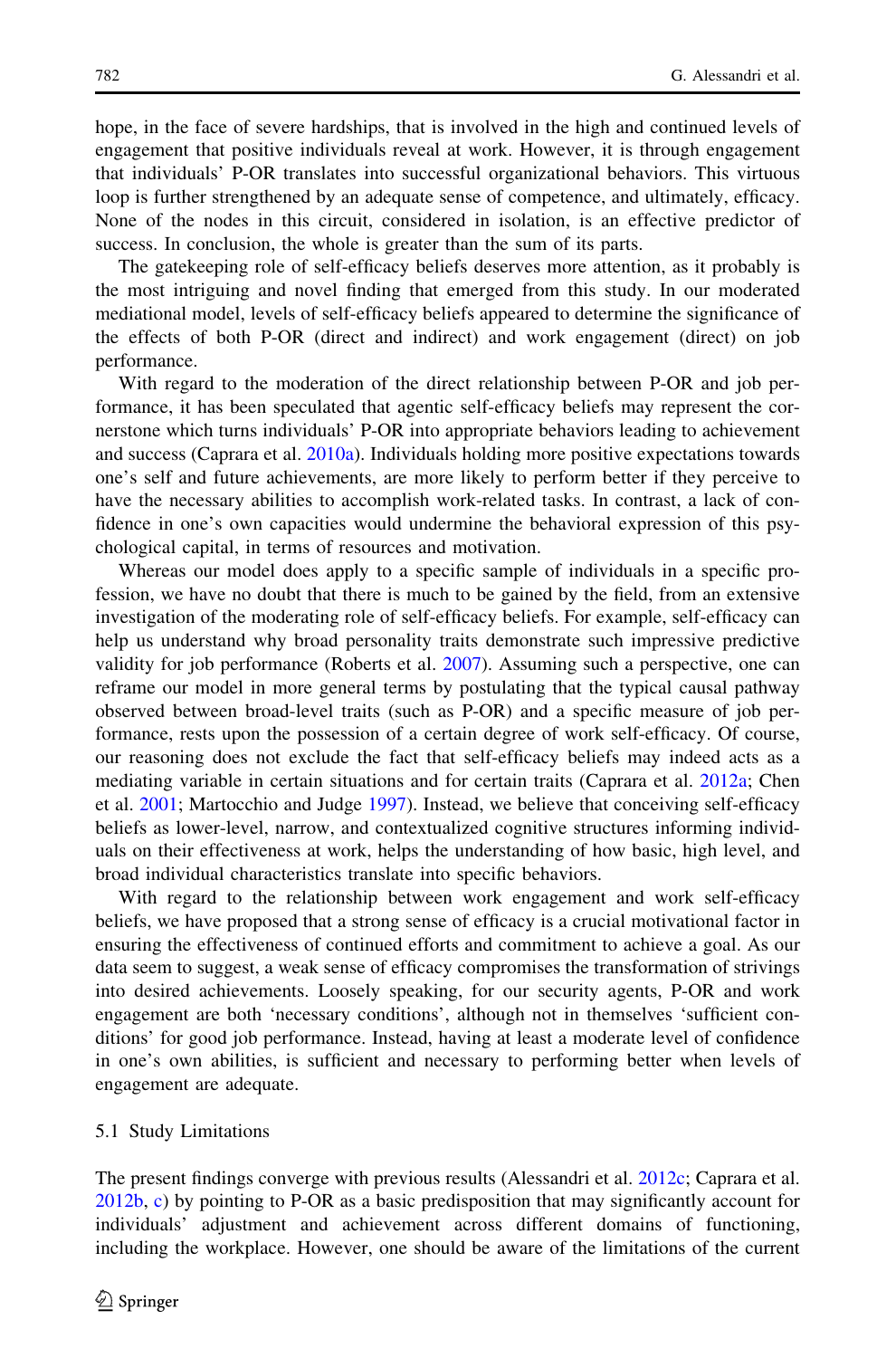study. The strengths of this study include its two-wave nature, the inter-subjective assessment of performance, and the temporal separation between predictors and job performance. However, more time points would have allowed a closer examination of the causal (and reciprocal) relations among P-OR, work engagement, self-efficacy, and job performance over time. Indeed, it seems likely that a reciprocal relation may in fact link P-OR and job performance. P-OR may represent the dispositional basis of one's achievement at work. Yet, positive outcomes, in the form of high job performance, may in turn reinforce the individual's positive stance towards reality and finally contribute to foster P-OR. Future studies should also test the validity of our model on samples of workers varying in gender and type of occupation. Opportunities and constraints offered by the work context were not considered, our focus was instead limited to individual level variables only. The fact that the study involved mostly self-reported data may be viewed as a major limitation despite the possible claims that no one can report on P-OR, level of engagement, and self-efficacy better than the participants themselves. Given that one cannot exclude the influence of either a self-serving bias nor social desirability when reporting socially-valued aspects such as self-worth and self-efficacy, other informants might be crucial sources of supplementary information. Although no previous study has, to our knowledge, involved peer measures of P-OR, work enagement and self-efficacy, obtaining such kind of measures would prove hard in real world settings. Another limitation is that we tested our model of a sample of only man, and future studies will be necessary to investigate if these relations are likely to hold also on a sample comprising woman. Notwithstanding these limitations, we are confident that our data has the potential to contribute to the existing literature on the relationship between individuals' positive characteristics and job success.

## 5.2 Practical Implications

From a practical point of view, the main lesson to be learned from the current data is that self-efficacy is crucial to improve job performance when P-OR and work engagement are high. Indeed, our findings demonstrate the presence of a boundary condition (i.e. the possession of an optimal level of work self-efficacy beliefs), that influences the impact of P-OR and work engagement on job performance. In sum, considering the interactive effect of P-OR and self-efficacy, and of work engagement and self-efficacy, might be more important than limiting ourselves to the consideration of their principal effects. Indeed, very positive (but not extreme) views of oneself and elevated levels of engagement, rest upon the possession of an adequate level of self-perceived competence, or ultimately, of efficacy. Essentially, a medium-to-high sense of self-efficacy is necessary to turn personality potentials (like P-OR) and persistent effort (work engagement) into successful behaviors. In contrast, lack of self-efficacy seems to be the reason why positive and engaged workers often experience failures at work.

On the basis of these findings, one would recommend that interventions start with evaluating and eventually increasing individuals self-efficacy beliefs. After that, and only then, one may begin with a program aimed to increase engagement and motivation (P-OR is indeed resistant to change, see Caprara et al. [2010a](#page-18-0)). Otherwise, one would incur the risk of having high potential individuals, but with a dramatically limited capacity to perform better than prior to the intervention. The key role assigned to self-efficacy beliefs in our model is good news for practical interventions since social cognitive theory includes wellvalidated strategies useful to promoting self-efficacy beliefs through persuasion, modeling and mastery experiences (see Bandura [1986\)](#page-17-0). One way to improve security agents self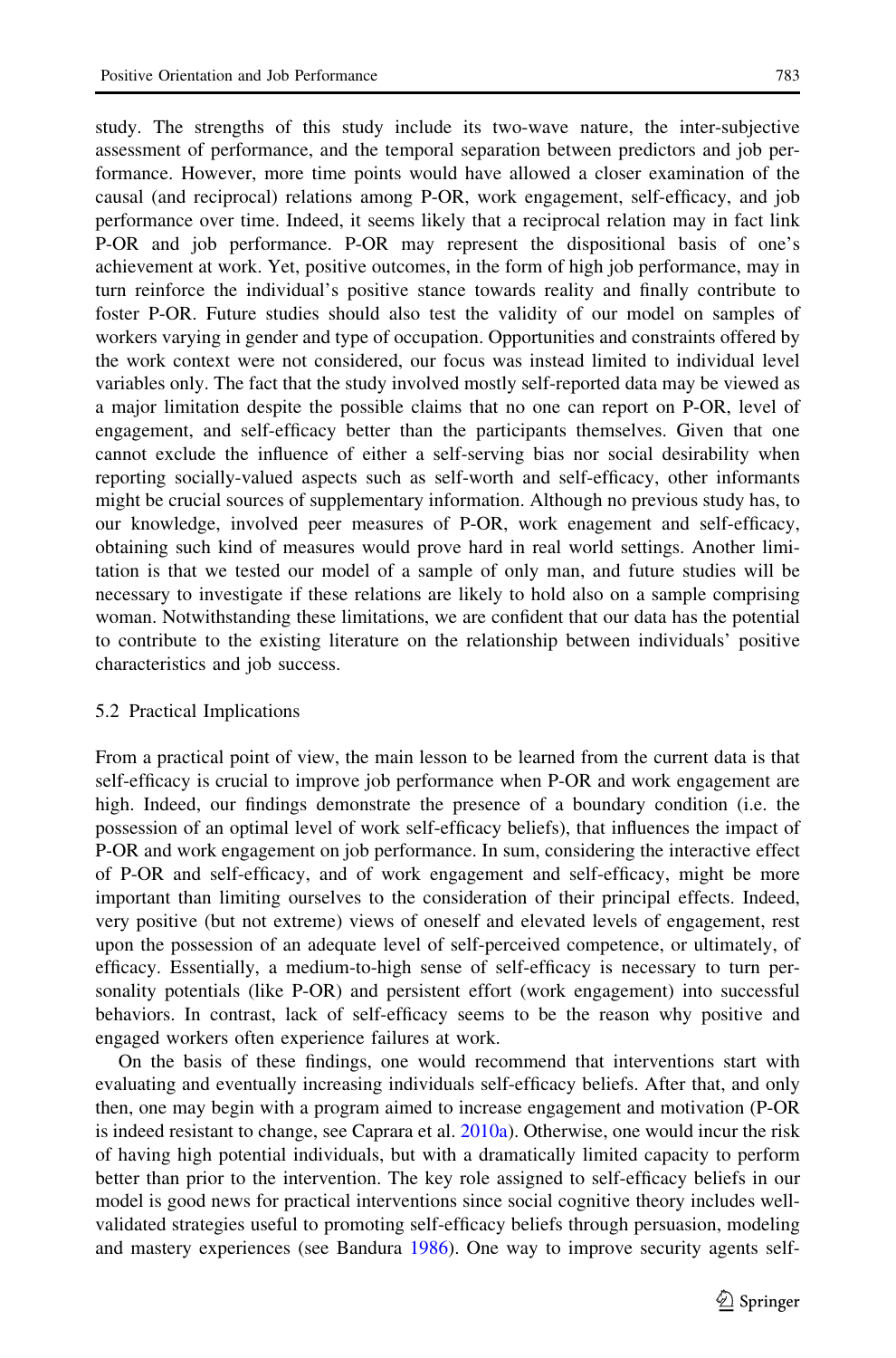<span id="page-17-0"></span>efficacy beliefs might be, for example, the assignment of a mentor who exemplifies selfefficacious behaviors and thus may act as a role model (i.e., vicarious learning). Additionally, and most importantly, it seems useful to implement specific in-service training programs aimed to offer professional development opportunities for all employees (given the absence of any specific training program at the present in this firm). Drawing from our model, these programs should be devoted to offer a systematic self-management training and, in particular, to encourage employees to set realistic personal goals, delineate clear priorities, to be well-organized and improve their time-management skills. It is finally important that the management structure uses appropriate incentives to foster employee's self-confidence. As shown in several empirical studies, when managerial confidence increases, so does employee performance (Bandura 1997). In conclusion, present findings offer a theoretical contribution, in terms of an empirically validated conceptual model, able to link basic predisposition to job performance, through the concerted actions of mediating (work engagement) and moderating (self-efficacy) psychological mechanisms, like selfefficacy and work engagement. Since the advancement of a scientific discipline crucially depend on the adequacy of its theoretical corpus, we believe that our study have the potential to inspire future studies in the field.

## **References**

- Aiken, L. S., & West, S. G. (1991). Multiple regression: Testing and interpreting interactions. Newbury Park: Sage.
- Alessandri, G., Caprara, G. V., & Tisak, J. (2012a). Further explorations on the unique contribution of positive orientation to optimal functioning. European Psychologist, 17, 44–54. doi[:10.1027/1016-](http://dx.doi.org/10.1027/1016-9040/a000070) [9040/a000070](http://dx.doi.org/10.1027/1016-9040/a000070).
- Alessandri, G., Caprara, G. V., & Tisak, J. (2012b). A unified latent curve, latent state-trait analysis of the developmental trajectories and correlates of positive orientation. Multivariate Behavioral Research, 47, 341–368. doi[:10.1080/00273171.2012.673954.](http://dx.doi.org/10.1080/00273171.2012.673954)
- Alessandri, G., Vecchione, M., Tisak, J., DeIana, G., Caria S., Caprara, G.V. (2012). The utility of positive orientation in predicting job performance and organizational citizenship behaviors. Applied Psychology: An International Review. doi: [10.1111/j.1464-0597.2012.00511.x](http://dx.doi.org/10.1111/j.1464-0597.2012.00511.x).
- Anderson, K. W., & Skidmore, J. R. (1995). Empirical analysis of factors in depressive cognition: The Cognitive Triad Inventory. Journal of Clinical Psychology, 51, 603–609. doi:[10.1002/1097-](http://dx.doi.org/10.1002/1097-4679(199509)51:5%3c603:AID-JCLP2270510504%3e3.0.CO;2-Z) 4679(199509)51:5<[603:AID-JCLP2270510504](http://dx.doi.org/10.1002/1097-4679(199509)51:5%3c603:AID-JCLP2270510504%3e3.0.CO;2-Z)>3.0.CO;2-Z.
- Antonovsky, A. (1979). Health, stress and coping. San Francisco: Jossey-Bass.
- Bakker, A. B. (2010). Engagement and ''job crafting'': Engaged employees create their own great place to work. In S. L. Albrecht (Ed.), Handbook of employee engagement: Perspectives, issues, research and practice (pp. 229–244). Glos, UK: Edward Elgar.
- Bakker, A. B. (2011). An evidence-based model of work engagement. Current Directions in Psychological Science, 20, 265–269. doi[:10.1177/0963721411414534.](http://dx.doi.org/10.1177/0963721411414534)
- Bakker, A. B., & Demerouti, E. (2008). Towards a model of work engagement. Career Development International, 13, 209–223. doi:[10.1108/13620430810870476.](http://dx.doi.org/10.1108/13620430810870476)
- Bakker, A. B., & Leiter, M. P. (Eds.). (2010). Work engagement: A handbook of essential theory and research. New York: Psychology Press.
- Bakker, A. B., & Schaufeli, W. B. (2008). Positive organizational behavior: Engaged employees in flourishing organizations. Journal of Organizational Behavior, 29, 147–154. doi[:10.1002/job.515.](http://dx.doi.org/10.1002/job.515)
- Bandura, A. (1986). Social foundations of thought and action: A social cognitive theory. Englewood Cliffs, NJ: Prentice-Hall.
- Bandura, A. (1994). Self-efficacy. In V. S. Ramachaudran (Ed.), Encyclopedia of human behavior (pp. 71–81). New York: Academic Press.
- Bandura, A. (1997). Self-efficacy: The exercise of control. New York: Freeman.
- Baron, R. M., & Kenny, D. A. (1986). The moderator-mediator variable distinction in social psychological research: Conceptual, strategic and statistical considerations. Journal of Personality and Social Psychology, 51, 1173–1182. doi[:10.1037/0022-3514.51.6.1173](http://dx.doi.org/10.1037/0022-3514.51.6.1173).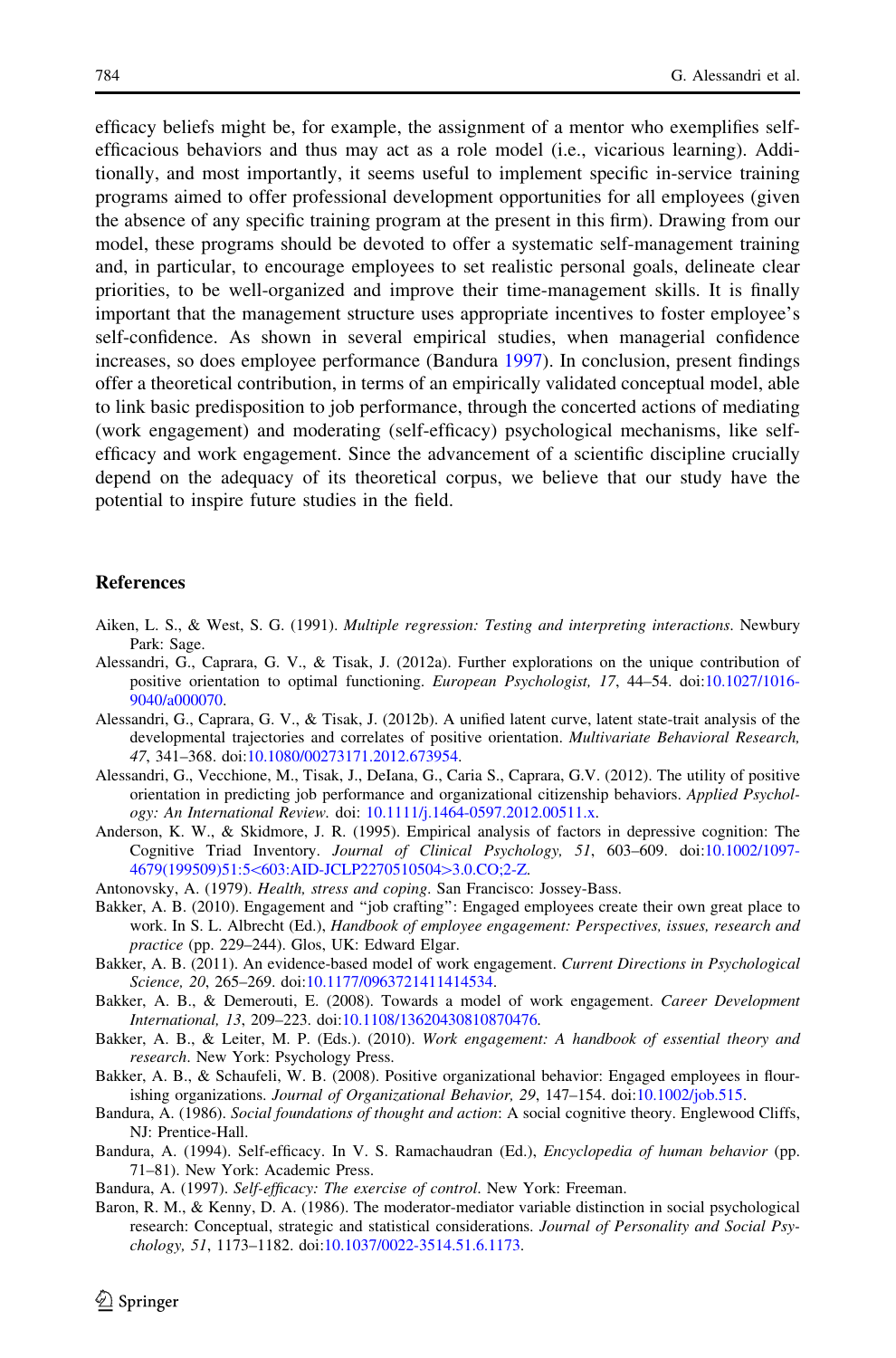- <span id="page-18-0"></span>Bebbington, P. (1985). Three cognitive theories of depression. Psychological Medicine, 15, 759–769. doi[:10.1017/S0033291700004992](http://dx.doi.org/10.1017/S0033291700004992).
- Beck, A. T. (1967). Depression: Clinical, experimental, and theoretical aspects. New York: Harper & Row.
- Borgogni, L., Petitta, L., Steca, P. (2001). Efficacia personale e collettiva nei contesti organizzativi[Personal and collective self-efficacy beliefs in organizational contexts. In G.V. Caprara (a cura di), La valutazione dell'autoefficacia [Self-efficacy Assessment]. Trento, Erickson.
- Brown, J. D., & Dutton, K. A. (1995). The thrill of victory, the complexity of defeat: Self-esteem and people's emotional reactions to success and failure. Journal of Personality and Social Psychology, 68, 712–722. doi:[10.1037/0022-3514.68.4.712.](http://dx.doi.org/10.1037/0022-3514.68.4.712)
- Cameron, K., & Caza, A. (2004). Contributions to the discipline of positive organizational scholarship. American Behavioral Scientist, 46, 731–739.
- Caprara, G. V., Alessandri, G., & Barbaranelli, C. (2010a). Optimal functioning: Contribution of selfefficacy beliefs to positive orientation. Psychotherapy and Psychosomatics, 79, 328–330. doi:[10.1159/](http://dx.doi.org/10.1159/000319532) [000319532.](http://dx.doi.org/10.1159/000319532)
- Caprara, G., Alessandri, G., & Eisenberg, N. (2012a). Prosociality: The contribution of traits, values and self efficacy beliefs. Journal of Personality and Social Psychology, 102, 1289–1303. doi:[10.1037/](http://dx.doi.org/10.1037/a0025626) [a0025626](http://dx.doi.org/10.1037/a0025626).
- Caprara, G. V., Alessandri, G., Eisenberg, N., Kupfer, A., Steca, P., Caprara, M. G., et al. (2012b). The positivity scale. Psychological Assessment, 24, 701–712. doi[:10.1037/a0026681.](http://dx.doi.org/10.1037/a0026681)
- Caprara, G. V., Alessandri, G., Trommsdorff, G., Heikamp, T., Yamaguchi, S., & Suzuki, F. (2012c). Positive orientation across countries. Journal of Cross Cultural Psychology, 43, 77–83. doi:[10.1177/](http://dx.doi.org/10.1177/0022022111422257) [0022022111422257](http://dx.doi.org/10.1177/0022022111422257).
- Caprara, G. V., Fagnani, C., Alessandri, G., Steca, P., Gigantesco, A., Sforza, L. L. C., et al. (2009). Human optimal functioning: The genetics of positive orientation towards self, life, and the future. Behaviour Genetics, 39, 277–284. doi:[10.1007/s10519-009-9267-y.](http://dx.doi.org/10.1007/s10519-009-9267-y)
- Caprara, G. V., Steca, P., Alessandri, G., Abela, J. R. Z., & McWhinnie, C. M. (2010b). Positive orientation: explorations on what is common to life satisfaction, self-esteem, and optimism. Epidemiologia  $e$ psichiatria Sociale, 19, 63–71. doi:[10.1017/S1121189X00001615](http://dx.doi.org/10.1017/S1121189X00001615).
- Chen, G., Casper, W. J., & Cortina, J. M. (2001). The roles of self-efficacy and task complexity in the relationships among cognitive ability, conscientiousness, and work-related performance: A metaanalytic examination. Human Performance, 14, 209–230. doi:[10.1207/S15327043HUP1403\\_1](http://dx.doi.org/10.1207/S15327043HUP1403_1).
- Consiglio, C., Borgogni, L., Alessandri, G., & Schaufeli, W. (2013). Does self efficacy matter for burnout and absenteeism? The mediating role of demands and resources at the individual and team levels. Work & Stress, 27(1), 22–42. doi[:10.1080/02678373.2013.769325.](http://dx.doi.org/10.1080/02678373.2013.769325)
- DeLuga, R. J., & Mason, S. (2000). Relationship of resident assistant conscientiousness, extraversion, and positive affect with rated performance. Journal of Research in Personality, 34, 225–235. doi:[10.1006/](http://dx.doi.org/10.1006/jrpe.1999.2272) [jrpe.1999.2272.](http://dx.doi.org/10.1006/jrpe.1999.2272)
- Demerouti, E., & Cropanzano, R. (2010). From thought to action: Employee engagement and job performance. In A. B. Bakker & M. P. Leiter (Eds.), Work engagement: A handbook of essential theory and research (pp. 147–163). New York: Psychology Press.
- Haaga, D. A., Dick, M. J., & Ernst, D. (1991). Empirical status of cognitive theory of depression. Psychological Bulletin, 110, 215–236. doi:[10.1037/0033-2909.110.2.215.](http://dx.doi.org/10.1037/0033-2909.110.2.215)
- Hakanen, J. J., Perhoniemi, R., & Toppinen-Tanner, S. (2008). Positive gain spirals at work: From job resources to work engagement, personal initiative and work-unit innovativeness. Journal of Vocational Behavior, 73, 78–91. doi[:10.1016/j.jvb.2008.01.003](http://dx.doi.org/10.1016/j.jvb.2008.01.003).
- Halbesleben, J. R. B., & Wheeler, A. R. (2008). The relative role of engagement and embeddedness in prediction job performance and turnover intention. Work & Stress, 22, 242–256.
- Hattie, J. (1985). Methodology review: assessing unidimensionality of tests and items. Applied Psychological Measurement, 9, 139–164. doi[:10.1177/014662168500900204.](http://dx.doi.org/10.1177/014662168500900204)
- Hobfoll, S. E. (1989). Conservation of resources: A new attempt at conceptualizing stress. American Psychologist, 44, 513–524. doi:[10.1037/0003-066X.44.3.513.](http://dx.doi.org/10.1037/0003-066X.44.3.513)
- Hobfoll, S. E. (1998). Stress, culture and community. The psychology and philosophy of stress. New York: Plenum.
- Hobfoll, S. (2002). Social and psychological resources and adaptations. Review of General Psychology, 6, 302–324. doi:[10.1037/1089-2680.6.4.307](http://dx.doi.org/10.1037/1089-2680.6.4.307).
- Hobfoll, S. E., Johnson, R. J., Ennis, J. E., & Jackson, A. P. (2003). Resource loss, resources gain and emotional outcomes among inner city women. Journal of Personality and Social Psychology, 84, 632–643. doi:[10.1037/0022-3514.84.3.632.](http://dx.doi.org/10.1037/0022-3514.84.3.632)
- Jex, S. M., & Bliese, P. D. (1999). Efficacy beliefs as a moderator of the impact of work-related stressors: A multilevel study. Journal of Applied Psychology, 84, 349–361. doi[:10.1037/0021-9010.84.3.349.](http://dx.doi.org/10.1037/0021-9010.84.3.349)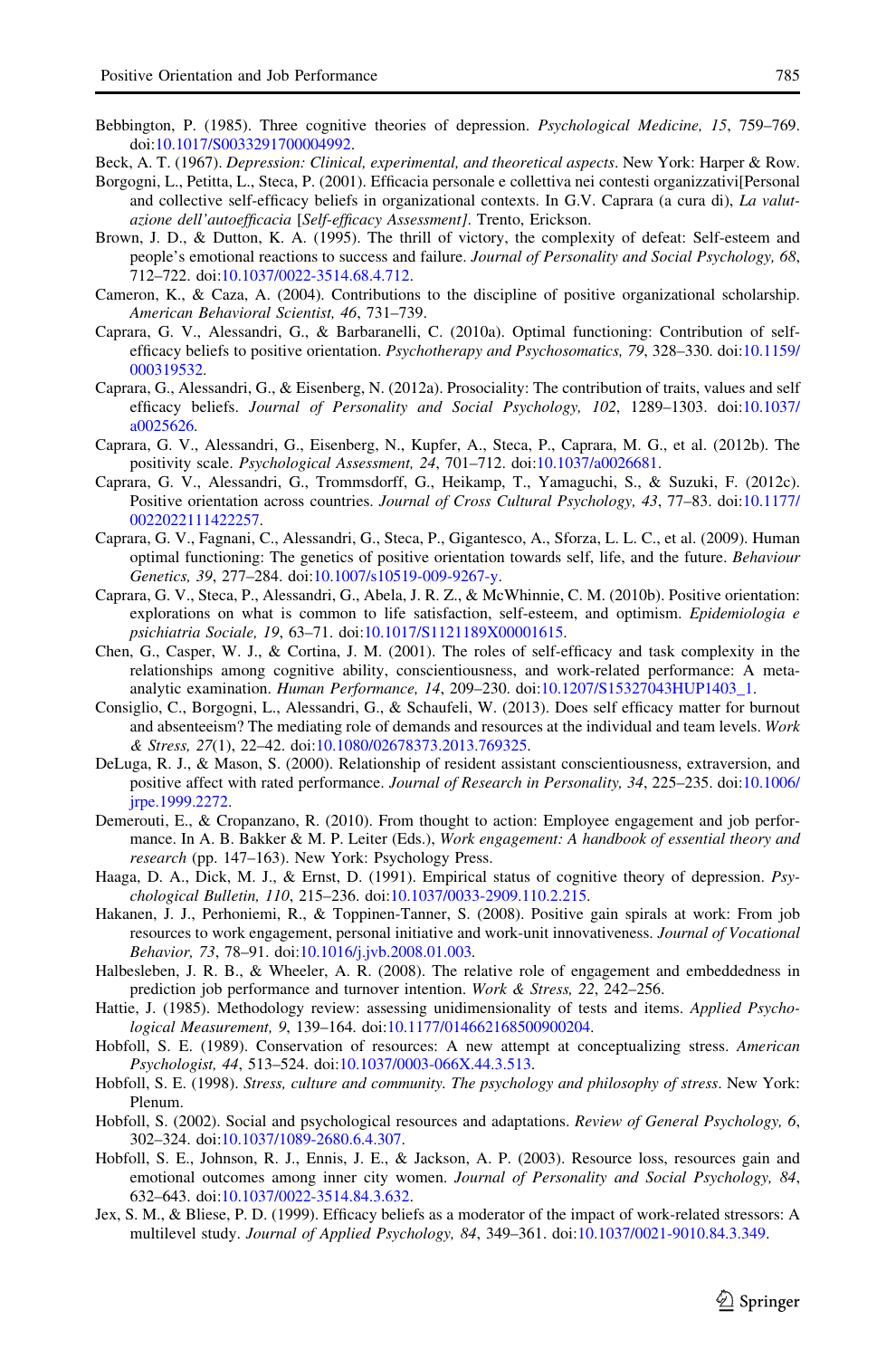- <span id="page-19-0"></span>Jex, S. M., Bliese, P. D., Buzzell, S., & Primeau, J. (2001). The impact of self-efficacy on stressor–strain relations: Coping style as an explanatory mechanism. Journal of Applied Psychology, 86, 401–409. doi[:10.1037/0021-9010.86.3.401](http://dx.doi.org/10.1037/0021-9010.86.3.401).
- Johnson, P. O., & Neyman, J. (1936). Tests of certain linear hypotheses and their application to some educational problems. In J. Neyman & E. S. Pearson (Eds.), Statistical research memoirs (Vol. 1, pp. 57–93). Cambridge: University Press.
- Judge, T. A., & Bono, J. E. (2001). Relationship of core self-evaluations traits—self-esteem, generalized self-efficacy, locus of control, and emotional stability—with job satisfaction and job performance: A meta-analysis. Journal of Applied Psychology, 86, 80–92. doi[:10.1037/0021-9010.86.1.80](http://dx.doi.org/10.1037/0021-9010.86.1.80).
- Judge, T. A., Erez, A., & Bono, J. E. (1998). The power of being positive: The relation between positive self-concept and job performance. Human Performance, 11, 167–187. doi:[10.1177/](http://dx.doi.org/10.1177/0018726710371236) [0018726710371236](http://dx.doi.org/10.1177/0018726710371236).
- Kenny, D. A., Kashy, D., & Bolger, N. (1998). Data analysis in social psychology. In D. Gilbert, S. Fiske, & G. Lindzey (Eds.), Handbook of social psychology (4th ed., pp. 233–265). New York: McGraw-Hill.
- Kluemper, D., Little, L., & DeGroot, T. (2009). State or trait: Effects of state optimism on job-related outcomes. Journal of Organizational Behavior, 30, 209–231. doi:[10.1002/job.591.](http://dx.doi.org/10.1002/job.591)
- Kruger, J., & Dunning, D. (1999). Unskilled and unaware of it: How difficulties in recognizing one's own incompetence lead to inflated self-assessments. Journal of Personality and Social Psychology, 77(6), 1121–1134. doi:[10.1037/0022-3514.77.6.1121.](http://dx.doi.org/10.1037/0022-3514.77.6.1121)
- Leiter, M. P., & Bakker, A. B. (2010). Work engagement: State of the art. In A. B. Bakker & M. P. Leiter (Eds.), Work engagement: A handbook of essential theory and research. New York: Psychology Press.
- Locke, E. A., McClear, K., & Knight, D. (1996). Self-esteem and work. International Review of Industrial & Organizational Psychology, 11, 1–32.
- Lu, L., Chang, Y., & Lai, S. Y. (2011). What Differentiates success from strain: The moderating effects of self-efficacy. International Journal of Stress Management, 18, 396–412. doi[:10.1037/a0025122.](http://dx.doi.org/10.1037/a0025122)
- Luthans, F. (2002). Positive organizational behavior: Developing and managing psychological strengths. Academy of Management Executive, 16, 57–72.
- Luthans, F., Avolio, B. J., Avey, J. B., & Norman, S. M. (2007). Positive psychological capital: Measurement and relationship with performance and satisfaction. Personnel Psychology, 60, 541–572. doi[:10.1111/j.1744-6570.2007.00083.x.](http://dx.doi.org/10.1111/j.1744-6570.2007.00083.x)
- Luthans, F., & Youssef, C. M. (2004). Human, social, and now positive psychological capital management: Investing in people for competitive advantage. Organizational Dynamics, 33(2), 143–160. doi:[10.](http://dx.doi.org/10.1016/j.orgdyn.2004.01.003) [1016/j.orgdyn.2004.01.003](http://dx.doi.org/10.1016/j.orgdyn.2004.01.003).
- Macey, W. H., Schneider, B., Barbera, K., & Young, S. A. (2009). Employee engagement: Tools for analysis, practice, and competitive advantage. London, England: Blackwell.
- MacKinnon, D. P., Lockwood, C. M., Hoffman, J. M., West, S. G., & Sheets, V. (2002). A comparisons of methods to test mediation and other intervening variable effects. Psychological Methods, 7, 83–104. doi[:10.1037/1082-989X.7.1.83](http://dx.doi.org/10.1037/1082-989X.7.1.83).
- MacKinnon, D. P., Lockwood, C. M., & Williams, J. (2004). Confidence limits for the indirect effect: Distribution of products and resampling methods. Multivariate Behavioral Research, 39, 99–128. doi[:10.1207/s15327906mbr3901\\_4.](http://dx.doi.org/10.1207/s15327906mbr3901_4)
- Martocchio, J. J., & Judge, T. A. (1997). Relationship between conscientiousness and learning in employee training: Mediating influences of self-deception and self-efficacy. Journal of Applied Psychology, 82, 764–773. doi:[10.1037/0021-9010.82.5.764.](http://dx.doi.org/10.1037/0021-9010.82.5.764)
- McCrae, R. R., & Costa, P. T, Jr. (2008). The five-factor theory of personality. In O. P. John, R. W. Robins, & L. A. Pervin (Eds.), Handbook of personality: Theory and research (3rd ed., pp. 159–181). New York: Guilford.
- McIntosh, C. N., & Fischer, D. G. (2000). Beck's cognitive triad: One versus three factors. Canadian Journal of Behavioural Science, 32, 153–157. doi:[10.1037/h0087110.](http://dx.doi.org/10.1037/h0087110)
- Nelson, D., & Cooper, C. L. (Eds.). (2007). Positive organizational behavior: Accentuating the positive at work. Thousand Oaks, CA: Sage.
- Oh, I. S., & Berry, C. M. (2009). The five-factor model of personality and managerial performance: Validity gains through the use of 360 degree performance ratings. Journal of Applied Psychology, 94, 1498–1513. doi:[10.1037/a0017221](http://dx.doi.org/10.1037/a0017221).
- Olés, P., Alessandri, G., Olés, M., Bak<sup>,</sup> W., Jankowski, T., Łaguna, M. & Caprara, G. V. (2012). Positive orientation and generalized self-efficacy. Studia Psychologica, 2012.
- Ouweneel, E., Le Blanc, P., Schaufeli, W. B., & Van Wijhe, C. (2012). Good morning, good day: A diary study on positive emotions, hope, and work engagement. Human Relations, 65, 1129–1154. doi:[10.](http://dx.doi.org/10.1177/0018726711429382) [1177/0018726711429382](http://dx.doi.org/10.1177/0018726711429382).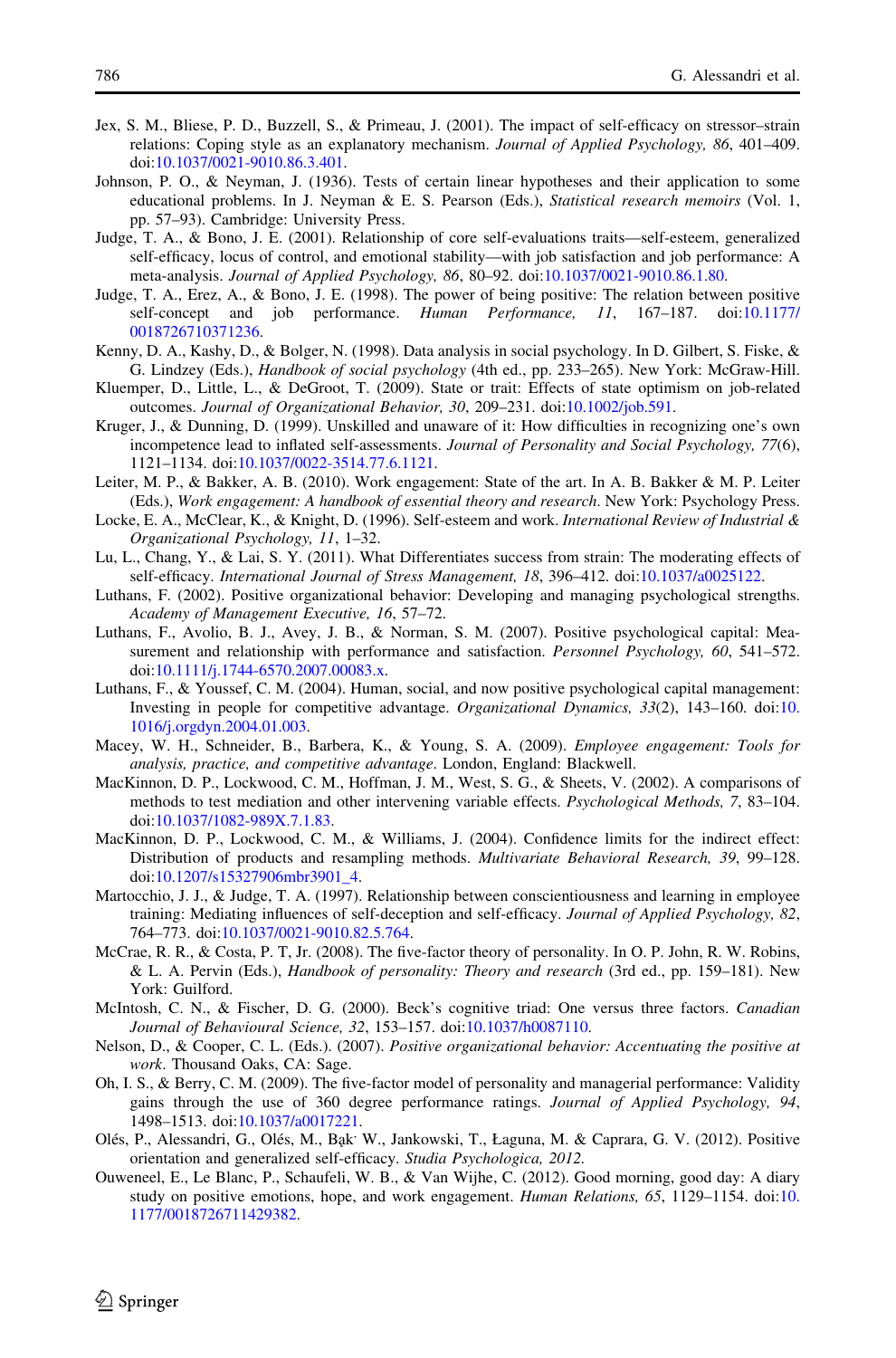- <span id="page-20-0"></span>Preacher, K. J., & Hayes, A. F. (2004). SPSS and SAS procedures for estimating indirect effects in multiple mediator models. Behavior Research Methods, Instruments, and Computers, 36, 717–731.
- Preacher, K. J., Rucker, D. D., & Hayes, A. F. (2007). Addressing moderated mediation hypotheses: Theory, methods, and prescriptions. Multivariate Behavioral Research, 42, 185–227. doi:[10.1080/](http://dx.doi.org/10.1080/00273170701341316) [00273170701341316](http://dx.doi.org/10.1080/00273170701341316).
- Roberts, B. W., Kuncel, N., Shiner, R. N., Caspi, A., & Goldberg, L. R. (2007). The power of personality: The comparative validity of personality traits, socio-economic status, and cognitive ability for predicting important life outcomes. *Perspectives in Psychological Science*, 2, 313–345. doi[:10.1111/j.](http://dx.doi.org/10.1111/j.1745-6916.2007.00047.x) [1745-6916.2007.00047.x.](http://dx.doi.org/10.1111/j.1745-6916.2007.00047.x)
- Robie, C., & Ryan, A. M. (1999). Effects of nonlinearity and heteroscedasticity on the validity of conscientiousness in predicting overall job performance. International Journal of Selection and Assess-ment, 7, 157-169. doi[:10.1111/1468-2389.00115.](http://dx.doi.org/10.1111/1468-2389.00115)
- Salanova, M., Peirò, J. M., & Schaufeli, W. B. (2002). Self-efficacy specificity and burnout among information technology workers: An extension of the job demands-control model. European Journal of Work and Organizational Psychology, 11, 1–25. doi[:10.1080/13594320143000735](http://dx.doi.org/10.1080/13594320143000735).
- Salanova, M., & Schaufeli, W. B. (2008). Job resources, engagement and proactive behaviour. International Journal of Human Resource Management, 19, 116–131. doi[:10.1080/014492900750000081.](http://dx.doi.org/10.1080/014492900750000081)
- Schaubroeck, J., & Lam, S. S. K. (2002). Dispositional similarity, group homogeneity and organizational advancement in different cultures. Academy of Management Journal, 45, 1120–1136. doi:[10.2307/](http://dx.doi.org/10.2307/3069428) [3069428.](http://dx.doi.org/10.2307/3069428)
- Schaubroeck, J., & Merritt, D. E. (1997). Divergent effects of job control on coping with work stressors: The key role of self-efficacy. Academy of Management Journal, 40, 738–754. doi[:10.2307/257061](http://dx.doi.org/10.2307/257061).
- Schaufeli, W. B., & Bakker, A. B. (2003). UWES-Utrecht work engagement scale: Test manual. Utrecht, The Netherlands: Department of Psychology, Utrecht University.
- Schaufeli, W. B., & Bakker, A. B. (2004). Job demands, job resources and their relationship with burnout and engagement: A multi-sample study. Journal of Organizational Behavior, 25, 293–315. doi:[10.](http://dx.doi.org/10.1002/job.248) [1002/job.248](http://dx.doi.org/10.1002/job.248).
- Schaufeli, W. B., Bakker, A. B., & Salanova, M. (2006). The measurement of work engagement with a short questionnaire: A cross-national study. Educational and Psychological Measurement, 66, 701–716. doi[:10.1177/0013164405282471.](http://dx.doi.org/10.1177/0013164405282471)
- Schaufeli, W. B., Martínez, I., Marques-Pinto, A., Salanova, M., & Bakker, A. B. (2002a). Burnout and engagement in university students: A cross national study. Journal of Cross-Cultural Psychology, 33, 464–481. doi:[10.1177/0022022102033005003](http://dx.doi.org/10.1177/0022022102033005003).
- Schaufeli, W. B., Salanova, M., Gonzalez-Romá, V., & Bakker, A. B. (2002b). The measurement of engagement and burnout: A confirmative analytic approach. Journal of Happiness Studies, 3, 71–92. doi[:10.1023/A:1015630930326.](http://dx.doi.org/10.1023/A:1015630930326)
- Seligman, M. E. P., & Schulman, P. (1986). Explanatory style as a predictor of productivity and quitting among life insurance sales agents. Journal of Personality and Social Psychology, 50, 832–838. doi:[10.](http://dx.doi.org/10.1037/0022-3514.50.4.832) [1037/0022-3514.50.4.832](http://dx.doi.org/10.1037/0022-3514.50.4.832).
- Sobel, M. E. (1982). Asymptotic confidence intervals for indirect effects in structural equation models. In S. Leinhardt (Ed.), Sociological methodology (pp. 290–312). Washington, DC: American Sociological Association.
- Stajkovic, A. D., & Luthans, F. (1998). Self-efficacy and work-related performance: A meta-analysis. Psychological Bulletin, 124, 240–261. doi[:10.1037/0033-2909.124.2.240](http://dx.doi.org/10.1037/0033-2909.124.2.240).
- Sweetman, D., & Luthans, F. (2010). The power of positive psychology: Psychological capital and work engagement. In A. B. Bakker & M. P. Leiter (Eds.), Work engagement: A handbook of essential theory and research (pp. 54–68). New York: Psychology Press.
- Turner, R. J., Taylor, J., & Van Gundy, K. (2004). Personal resources and depression in the transition to adulthood: Ethnic comparisons. Journal of Health and Social Behavior, 45, 34–52. doi:[10.1177/](http://dx.doi.org/10.1177/002214650404500103) [002214650404500103](http://dx.doi.org/10.1177/002214650404500103).
- Watson, D., Clark, L. A., & Tellegen, A. (1988). Development and validation of brief measures of positive and negative affect: The PANAS scales. Journal of Personality and Social Psychology, 54, 1063–1070. doi[:10.1037/0022-3514.54.6.1063](http://dx.doi.org/10.1037/0022-3514.54.6.1063).
- Wright, T. A. (2003). Positive organizational behavior: An idea whose time has truly come. Journal of Organizational Behavior, 24, 437–442. doi[:10.1002/job.197.](http://dx.doi.org/10.1002/job.197)
- Wright, T. A., & Cropanzano, R. (2000). Psychological well-being and job satisfaction as predictors of job performance. Journal of Occupational Health Psychology, 5, 84–94. doi[:10.1037/1076-8998.5.1.84.](http://dx.doi.org/10.1037/1076-8998.5.1.84)
- Xanthopoulou, D., Bakker, A. B., Demerouti, E., & Schaufeli, W. B. (2007). The role of personal resources in the job demands-resources model. International Journal of Stress Management, 14, 121–141. doi[:10.1037/1072-5245.14.2.121](http://dx.doi.org/10.1037/1072-5245.14.2.121).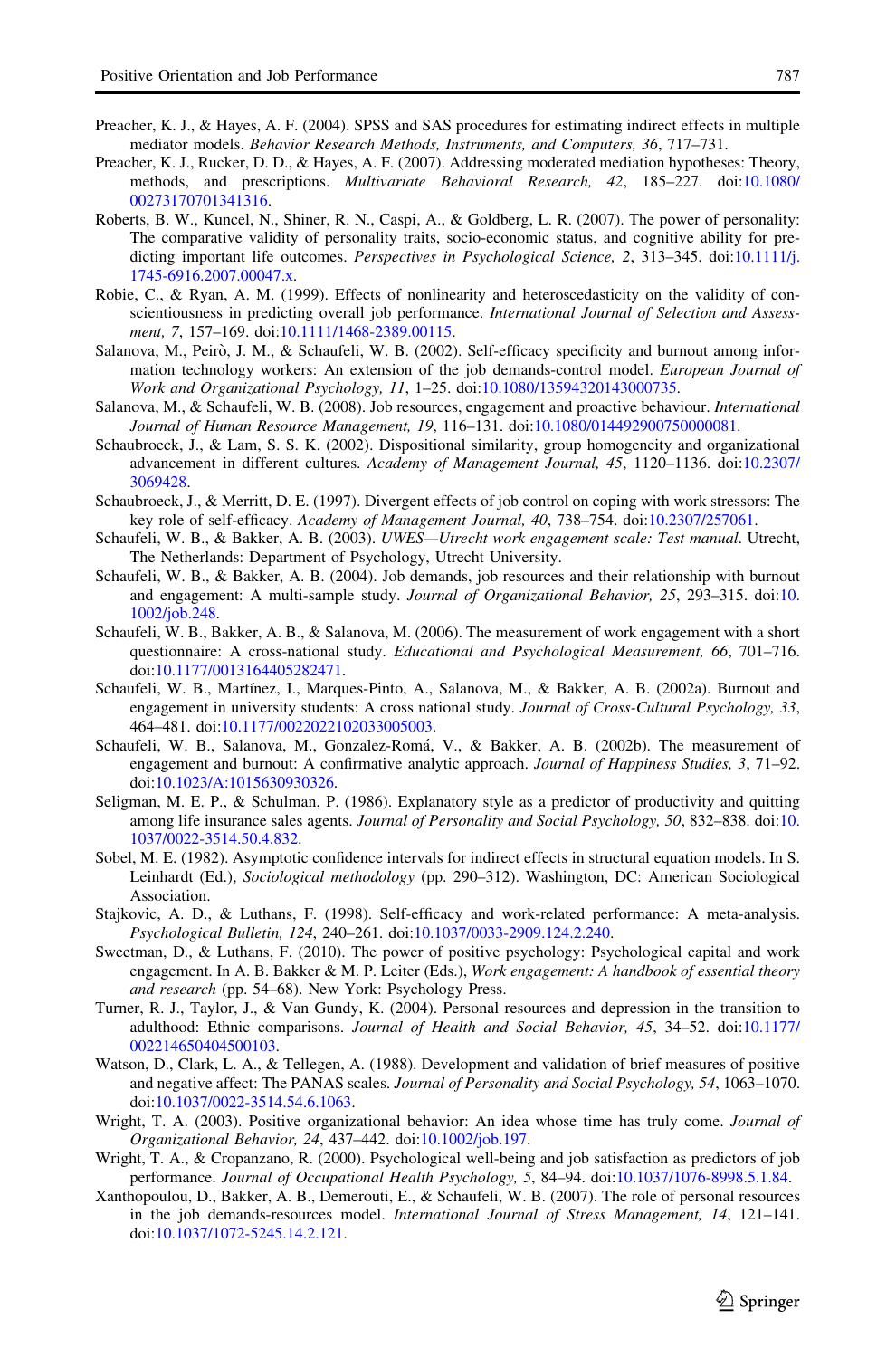- <span id="page-21-0"></span>Xanthopoulou, D., Bakker, A. B., Demerouti, E., & Schaufeli, W. B. (2009a). Reciprocal relationships between job resources, personal resources, and work engagement. Journal of Vocational Behavior, 74, 235–244. doi:[10.1016/j.jvb.2008.11.003.](http://dx.doi.org/10.1016/j.jvb.2008.11.003)
- Xanthopoulou, D., Bakker, A. B., Demerouti, E., & Schaufeli, W. B. (2009b). Work engagement and financial returns: A diary study on the role of job and personal resources. Journal of Occupational and Organizational Psychology, 82, 183–200. doi:[10.1348/096317908X285633](http://dx.doi.org/10.1348/096317908X285633).
- Youssef, C. M., & Luthans, F. (2007). Positive organizational behavior in the workplace: The impact of hope, optimism, and resiliency. Journal of Management, 33, 774–800. doi:[10.1177/0149206](http://dx.doi.org/10.1177/0149206307305562) [307305562.](http://dx.doi.org/10.1177/0149206307305562)